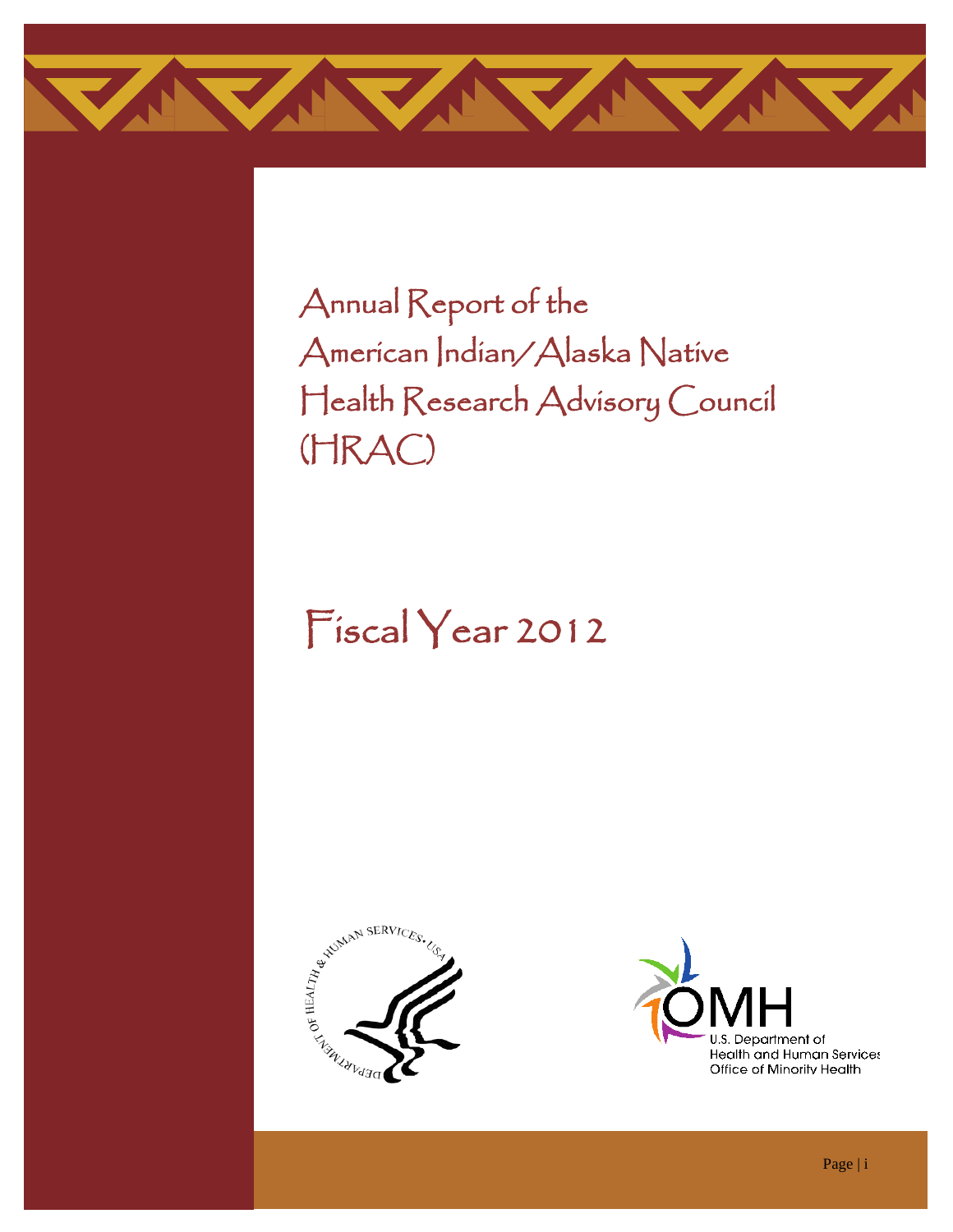# **TABLE OF CONTENTS**

A

AAAAAAA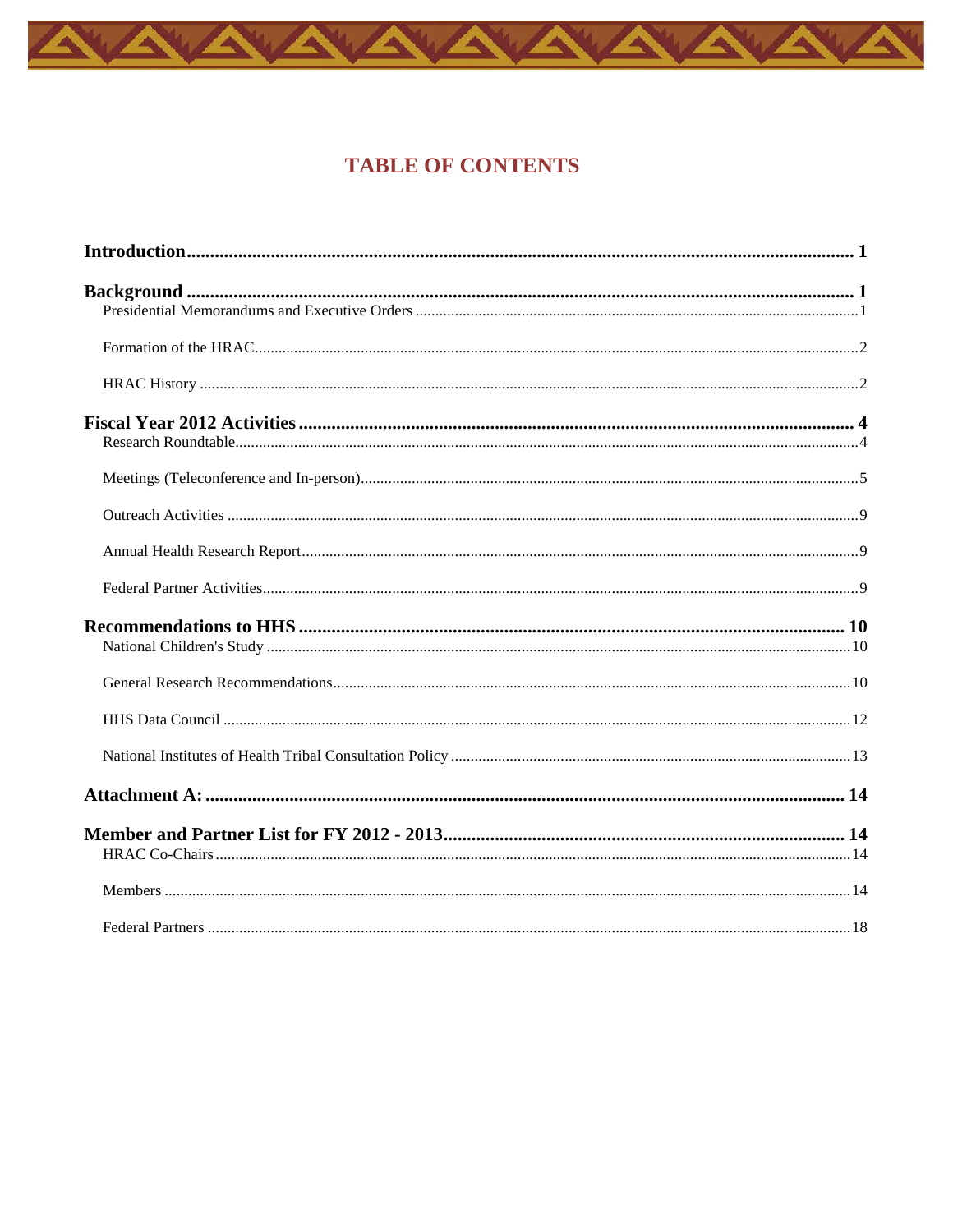## <span id="page-2-0"></span>**INTRODUCTION**

The *Annual Report of the American Indian/Alaska Native Health Research Advisory Council (HRAC)*  provides a summary of events accomplished by the American Indian/Alaska Native (AI/AN) Health Research Advisory Council for Fiscal Year 2012. The report also includes recommendations that were submitted to the U.S. Department of Health and Human Services (HHS) regarding pertinent AI/AN health and research topics, as well as a list of Council members and partners.

# <span id="page-2-1"></span>**BACKGROUND**

The Office of Minority Health (OMH) was established in 1986 following the release of the groundbreaking *1985 Report of the Secretary's Task Force on Black Minority Health.* The mission of OMH is to improve and protect the health of racial and ethnic minority populations through the development of health policies and programs that will eliminate health disparities. OMH advises the HHS Secretary and Assistant Secretary for Health and works with Federal agencies and organizations across the country on health related matters affecting American Indians and Alaska Natives, Asian Americans, Blacks/African Americans, Hispanic/Latinos, Native Hawaiians, and Pacific Islanders.

This level of expertise made OMH the logical advocate and Executive Secretariat for the HRAC. In its role as Executive Secretariat OMH is responsible for the administrative and fiscal operation of the HRAC, solicitation and selection of tribal delegates to the HRAC and ensuring that delegates and alternates to the HRAC meet Federal Advisory Committee Act (FACA) requirements.

#### <span id="page-2-2"></span>**PRESIDENTIAL MEMORANDUMS AND EXECUTIVE ORDERS**

President Clinton issued the Government-to-Government Relationship with Native American Tribal Governments memorandum on April 29, 1994, to executive departments and agencies that reinforced the special relationship between Tribal Governments and the Federal Government in regards to Tribal consultation and sovereignty. The Domestic Policy Council (DPC) Working Group on Indian Affairs requested that each department develop its own operational definition of "consultation" with Indian Tribes. This request, along with other DPC recommendations, ultimately led to the creation of HHS' formal Tribal Consultation Policy on August 7, 1997—developed to strengthen the government-togovernment relationship and ensure that Tribes are consulted on matters that affect them.

A revised Executive Order (13175) was issued by President Clinton on November 6, 2000, that reinforced his Administration's commitment to Tribal sovereignty and the unique government-togovernment relationship that exists between the United States Government and Tribal Governments. Executive Order 13175 directs agencies to establish regular and meaningful consultation and collaboration between Tribal Nations and the Federal Government. It directs all Federal agencies to coordinate and consult with Indian Tribal Governments whose interest might be directly and substantially affected by activities on federally administered lands.

A Presidential Memorandum on Tribal Consultation was issued by President Barack Obama in 2009 that reaffirmed his Administration's commitment to regular and meaningful consultation and collaboration with Tribal officials through implementation of Executive Order 13175. As a result, the HHS worked with Tribal leaders in the development of a revised Tribal Consultation Policy. In December 2010, the Department's Tribal Consultation Policy was signed providing more opportunities for Tribal input throughout the development of policies, regulations, and budgets.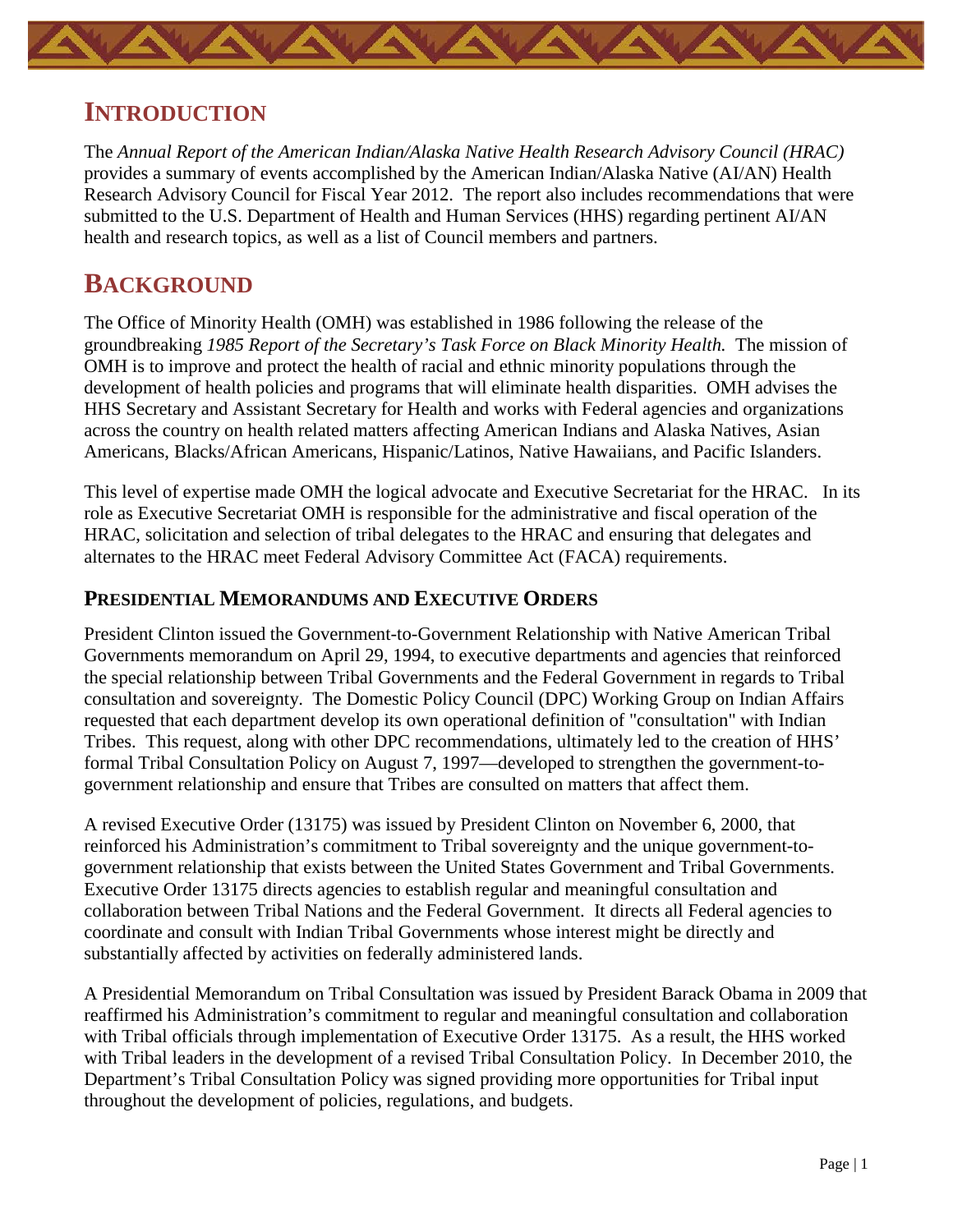

#### <span id="page-3-0"></span>**FORMATION OF THE HRAC**

In November 2005, HHS solicited from Tribal leaders' nominations for HRAC delegates to facilitate communication between the Department and Tribes regarding health research priorities and needs in AI/AN communities. Members of the council are elected or appointed Tribal officials, and include one delegate and an alternate from each of the 12 Indian Health Service areas, and four National At-Large Members. The council is also comprised of Federal partners representing HHS Operating and Staff Divisions.

The HRAC was established to fulfill three primary functions:

- 1. Obtain input from Tribal leaders on health research priorities and needs for their communities.
- 2. Provide a forum through which HHS Operating and Staff Divisions can better communicate and coordinate AI/AN health research activities.
- 3. Provide a conduit for disseminating information to Tribes about research findings from studies on the health of AI/AN populations.

The HRAC held its first meeting in May of 2006 and elected two co-chairs, Cara Cowan Watts and Cecilia Fire Thunder, to serve as its leaders and facilitators for outreach events and general activities of the Council. The Council held several conference calls to plan and organize its activities such as reviewing other HHS advisory models, discussing solicitation of research priorities, and planning for future meetings.

During a second meeting held in Albuquerque, New Mexico during November 2006, the HRAC reached a collective agreement to focus on three objectives:

- 1. Establish the HRAC Charter (outlining the purpose, background and structure of the Council; and processes for voting, membership, and leadership).
- 2. Develop a Discussion Guide (a survey to inquire about health research priorities in Indian Country).
- 3. Set future meeting dates.

### <span id="page-3-1"></span>**HRAC HISTORY**

To help guide their work, the HRAC developed a Discussion Guide to ascertain health research priorities in Indian Country. The HRAC constructed the survey questions to examine health care delivery systems and research Tribes were conducting. From 2007 to 2009, HRAC members disseminated the Discussion Guide to the Tribal leaders in their respective Areas. The top health concerns reported but not listed in priority order were behavioral health issues including substance abuse, tobacco use, suicide, and domestic violence; cancer; cardiovascular disease; diabetes; and obesity. The respondents cited access to care; coordination of care; health information technology and systems; lack of funding; and recruitment/retention of highly qualified health care professionals/providers as their top five health delivery system concerns. The Discussion Guide results provided valuable information to the HRAC from the Tribes' perspective regarding health concerns, priorities, and the way in which research should be conducted.

The HRAC participated in outreach events to make Tribes aware of the Council, its work, and how Tribes and Tribal communities can provide feedback to the HRAC regarding AI/AN health research. The HRAC attended events such as the Annual Native Health Research Conference (2008, 2010, and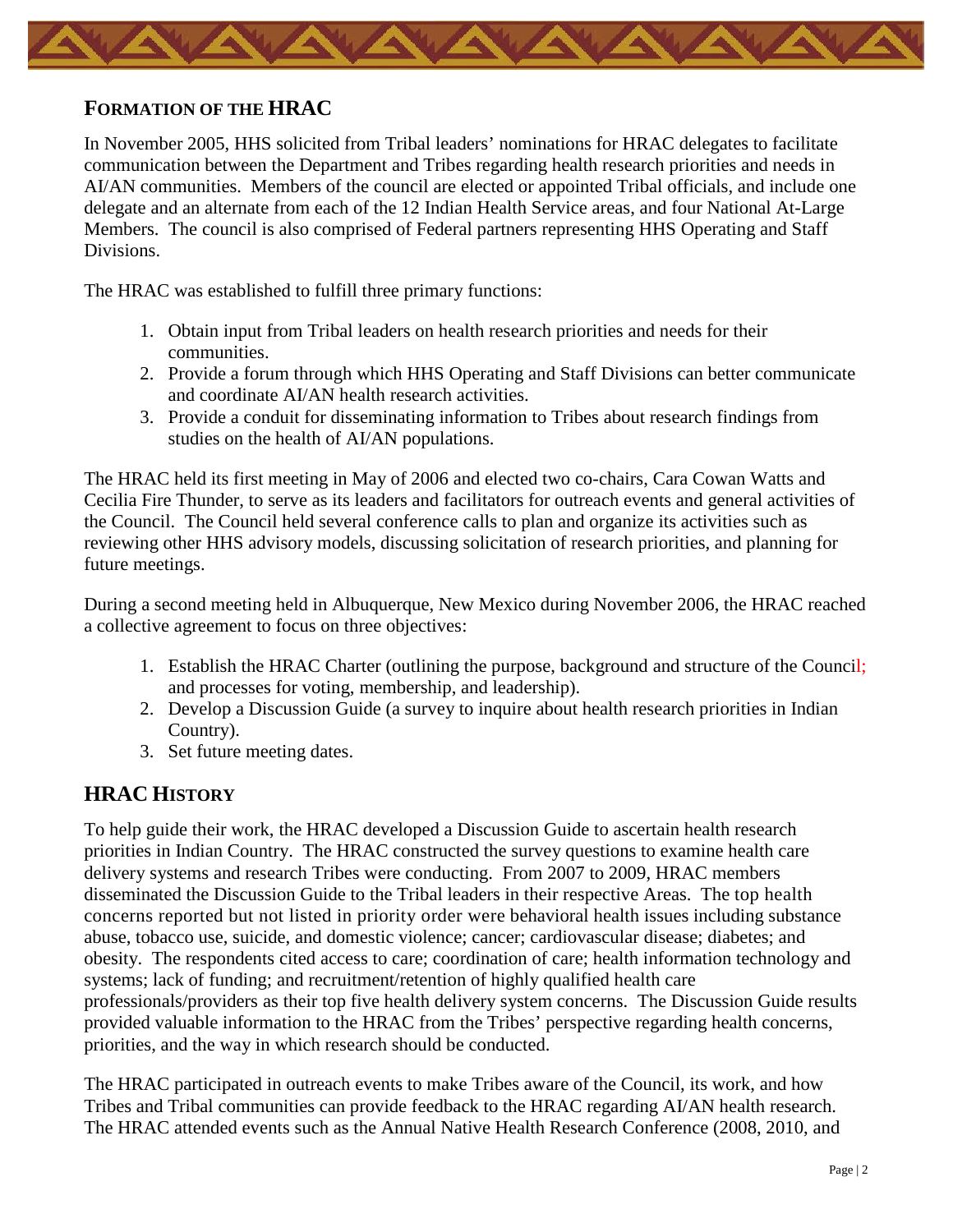

2011), National Indian Health Board (NIHB) Annual Consumer Conference (2008, 2011, and 2012), AI/AN Health Policy Conference (2009), IHS/Health Canada Maternal and Child Health Research Meeting (2009), Third National Leadership Summit on Eliminating Racial and Ethnic Disparities in Health (2009), NIHB Public Health Summit (2010), and the HHS Regional Consultations (2011). These events provided an opportunity to collaborate and share knowledge of paramount importance to the advancement of health care research in Indian Country.

In addition, the HRAC collaborated with the Administration for Children and Families (ACF), Agency for Healthcare Research and Quality (AHRQ), Assistant Secretary for Planning and Evaluation (ASPE), Centers for Disease Control and Prevention (CDC), Health Resources and Services Administration (HRSA), Indian Health Service (IHS), Intergovernmental and External Affairs (IEA), National Institutes of Health (NIH), Substance Abuse and Mental Health Services Administration (SAMHSA), Tribal Epidemiology Center (EpiCenter) staff, OMH and outside researchers and scientists to further its knowledge base regarding health research.

The HRAC held quarterly conference calls and annual meetings from 2006 – 2011 with topics of continued interest and concern which included the National Children's Study, NIH Tribal Consultation Policy, data sharing, as well as scholarships for Native researchers, and Native health research database. From these discussions, the HRAC developed and presented recommendations to HHS through letters to the Secretary and testimony at the annual HHS National Tribal Budget and Policy Consultation Sessions (2008-2012). The HRAC has made great strides in developing the Council and making recommendations regarding health research to improve the lives of AI/ANs throughout Indian Country.



**HRAC Members at April 2009 Meeting**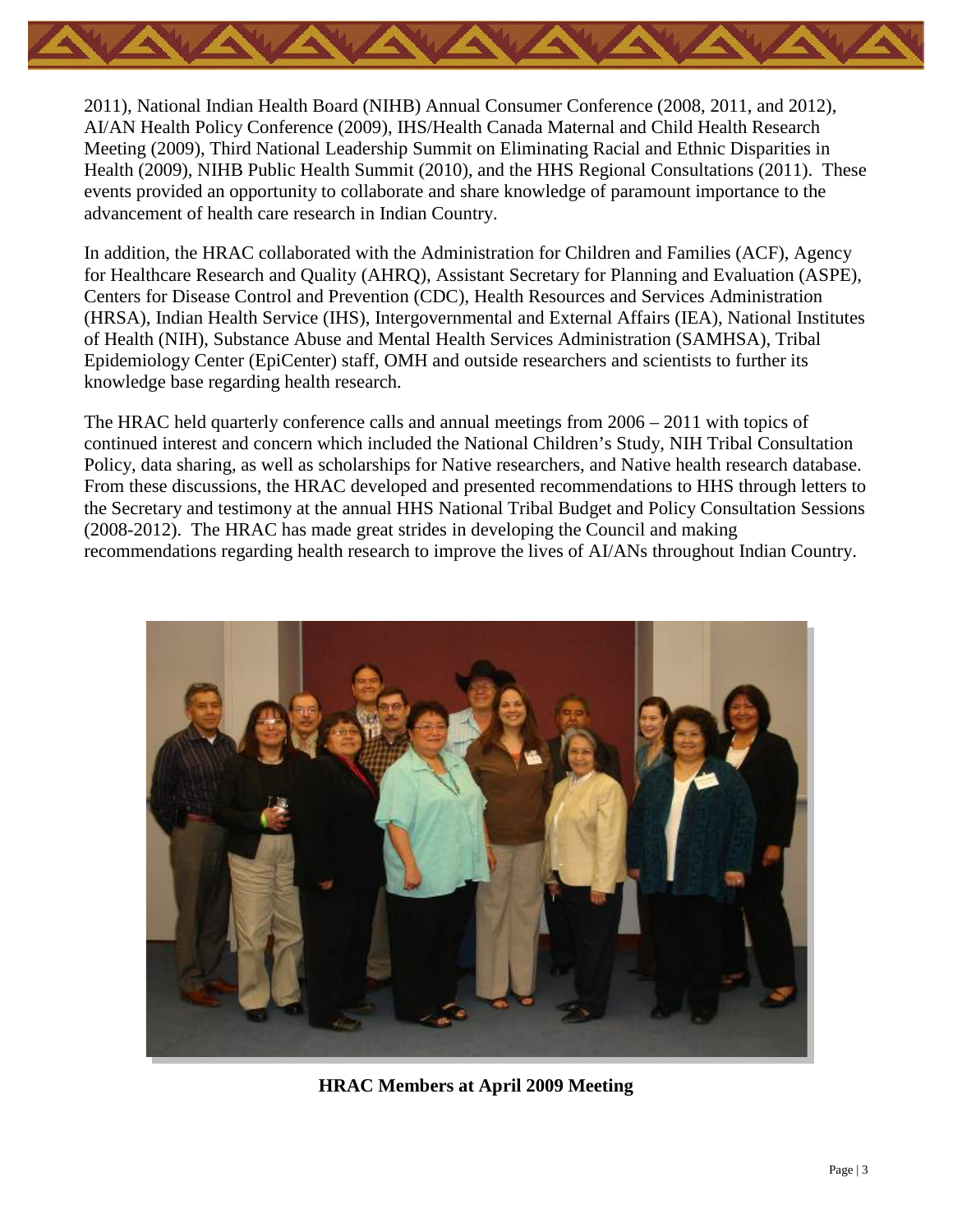# <span id="page-5-0"></span>**FISCAL YEAR 2012 ACTIVITIES**

#### <span id="page-5-1"></span>**RESEARCH ROUNDTABLE**

On November 10, 2011 the second annual HRAC Research Roundtable was held on the campus of the National Institutes of Health. HRAC members, Native researchers, EpiCenter representatives, and Federal Partners came together to discuss health research priorities for AI/AN communities. Chester Antone, HRAC Tucson Area Delegate, provided the opening invocation for the Roundtable. Opening remarks and introductions were provided by Wilbur Woodis, OMH Special Assistant on Native American Affairs, and Joyce Hunter, Deputy Director, National Institute on Minority Health and Health Disparities (NIMHD).

The HRAC presented on what had been identified as priorities from discussion guide results, testimony to HHS, and recommendations to HHS as well as requested feedback from the Native researchers and EpiCenter representatives on what specific areas need to be researched within broad categories like cancer and diabetes. The Roundtable participants discussed health disparities not previously identified by the HRAC that should be considered and recommended to HHS. Additional research priorities that were suggested but not listed in priority order included:

- Asthma
- Cancer (types and early diagnosis and access to treatment)
- Childhood obesity
- Chronic diseases
- Elder care
- High blood pressure
- Men's health
- Mental health
- Nutrition and fitness
- Oral health
- Prenatal/postpartum care
- Sexually transmitted diseases
- Teen pregnancy
- Vaccines for children

In addition, other concerns and recommendations mentioned during the Roundtable for the HRAC's consideration included:

- Research is needed to showcase the strengths of Native communities.
- The majority of American Indians and Alaska Natives are now in urban areas and not all belong to federally recognized Tribes due to termination, the fact they are descendants of multiple Tribes and do not qualify as members, or don't have the capacity to enroll. Research should be on Indians and not just Tribes.
- Agencies need to actively recruit Native reviewers for grant reviews and place them on standing study committees. More Native and minority involvement is needed in these committees.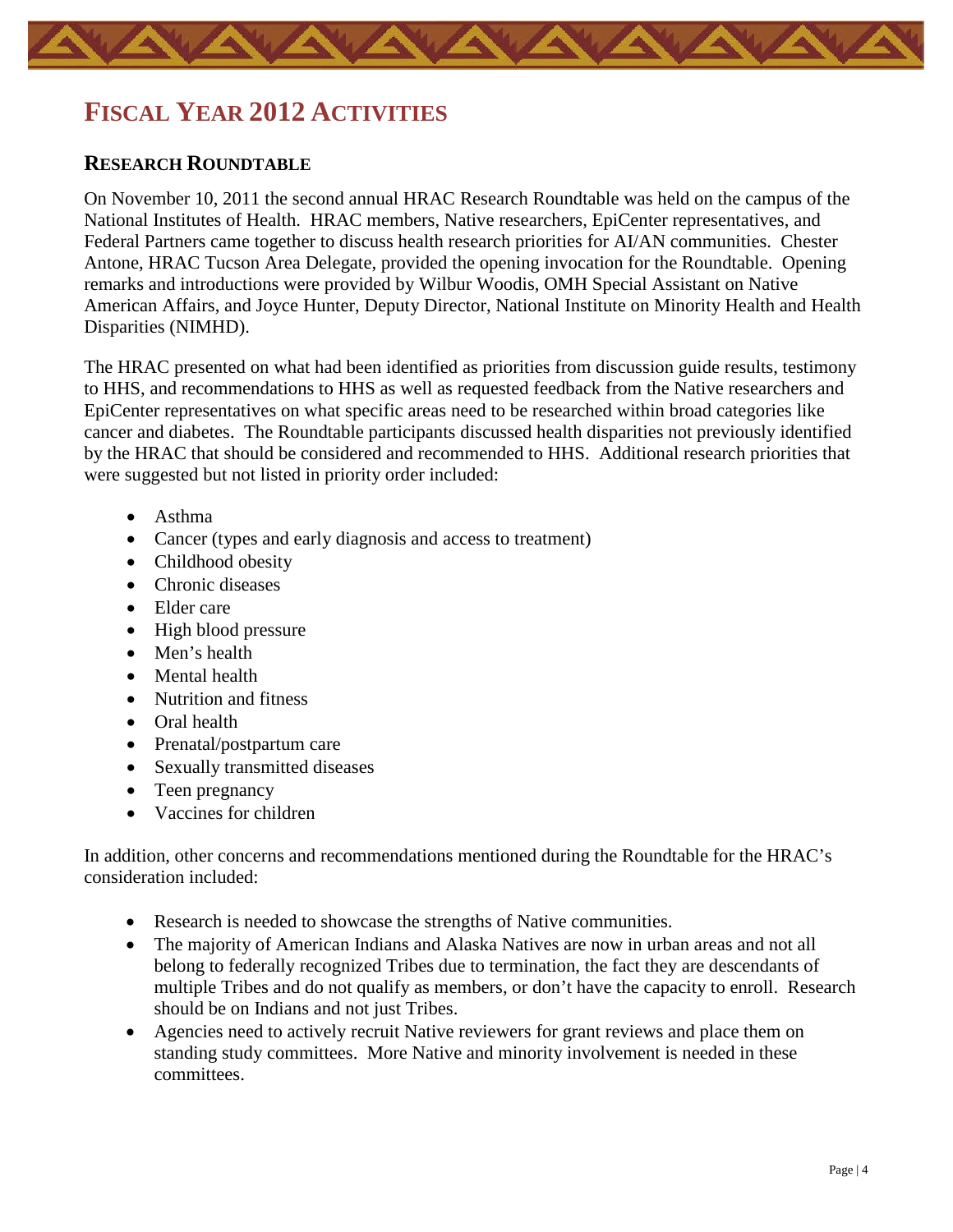- More analysis is needed when looking at data and making comparisons. For example, the trends and patterns of skin cancer incidence show that rates are lower in the American Indian population than in other races but the mortality rates are higher.
- There is a need for qualitative data to really understand what is going on in Native communities. The numbers are very important, but they do not tell the story.
- On broader based community research, if identifying any Tribal affiliations in research, there must be authorization from the Tribe. A Tribal member cannot name themselves as a Tribal member and publish research about the Tribe, without the approval of the Tribe.
- Communities need to review results before universities consider publication. Guidelines for publication rights are needed to ensure both sides are protected.

#### <span id="page-6-0"></span>**MEETINGS (TELECONFERENCE AND IN-PERSON)**

#### **October 13, 2011**

The HRAC held its first teleconference for Fiscal Year 2012 on October 13, 2011. It was announced that Dr. J. Nadine Garcia would be serving as the Acting Director of the Office of Minority Health. Wilbur Woodis shared that the HRAC Federal Partners had been meeting via conference calls and inperson to assist the HRAC with follow-up on action items from HRAC meetings, conference calls, and recommendations provided to HHS. The Administration for Children and Families (ACF), Health Resources and Services Administration (HRSA), and Substance Abuse and Mental Health Services Administration (SAMHSA) were participating as new HRAC partners.

Dr. Jay Butler, HRAC Alaska Area Alternate, reported on his participation in a research breakout session at the National Indian Health Board's (NIHB) 28<sup>th</sup> Annual Consumer Conference held in Anchorage, Alaska during September 2011. At the session there was open discussion about the HRAC's function and activities. There was interest from attendees in the National Children's Study as well as the HRAC's recommendations to include Indian Country and an Adverse Childhood Events Study that was conducted in Northern California by Kaiser Permanente. He noted that there were some strong advocates for conducting a similar study in Alaska and throughout Indian Country.

Chester Antone provided updates on the March and September 2011 Secretary's Tribal Advisory Committee (STAC) meetings. The HHS budget was a focus of the discussions and specifically the STAC advocating for the Indian Health Service level of funding to be maintained. There was also an update on the Affordable Care Act (ACA) Tribal Consultations along with the work the Intradepartmental Council on Native American Affairs had been doing to improve accessibility of grants for Tribes. Councilman Antone also noted that Isabel Garcia from the National Institutes of Health discussed the NIH Tribal Consultation Policy and Implementation Guidance.

Dr. Alan Trachtenberg, Indian Health Service, reported that the Annual Native Health Research Conference was scheduled for July 16-19, 2012 in Seattle, Washington. The Native Research Network asked the HRAC to designate an individual to serve on the conference planning committee and Stephen Kutz, Portland Area Delegate, volunteered.

#### **August 6, 2012**

The HRAC teleconference call on August 6, 2012 began with Co-Chair Cara Cowan Watts asking each individual to briefly introduce themselves since there were new members participating on the call. Dr. J. Nadine Gracia, Deputy Assistant Secretary for Minority Health (Acting) and Acting OMH Director,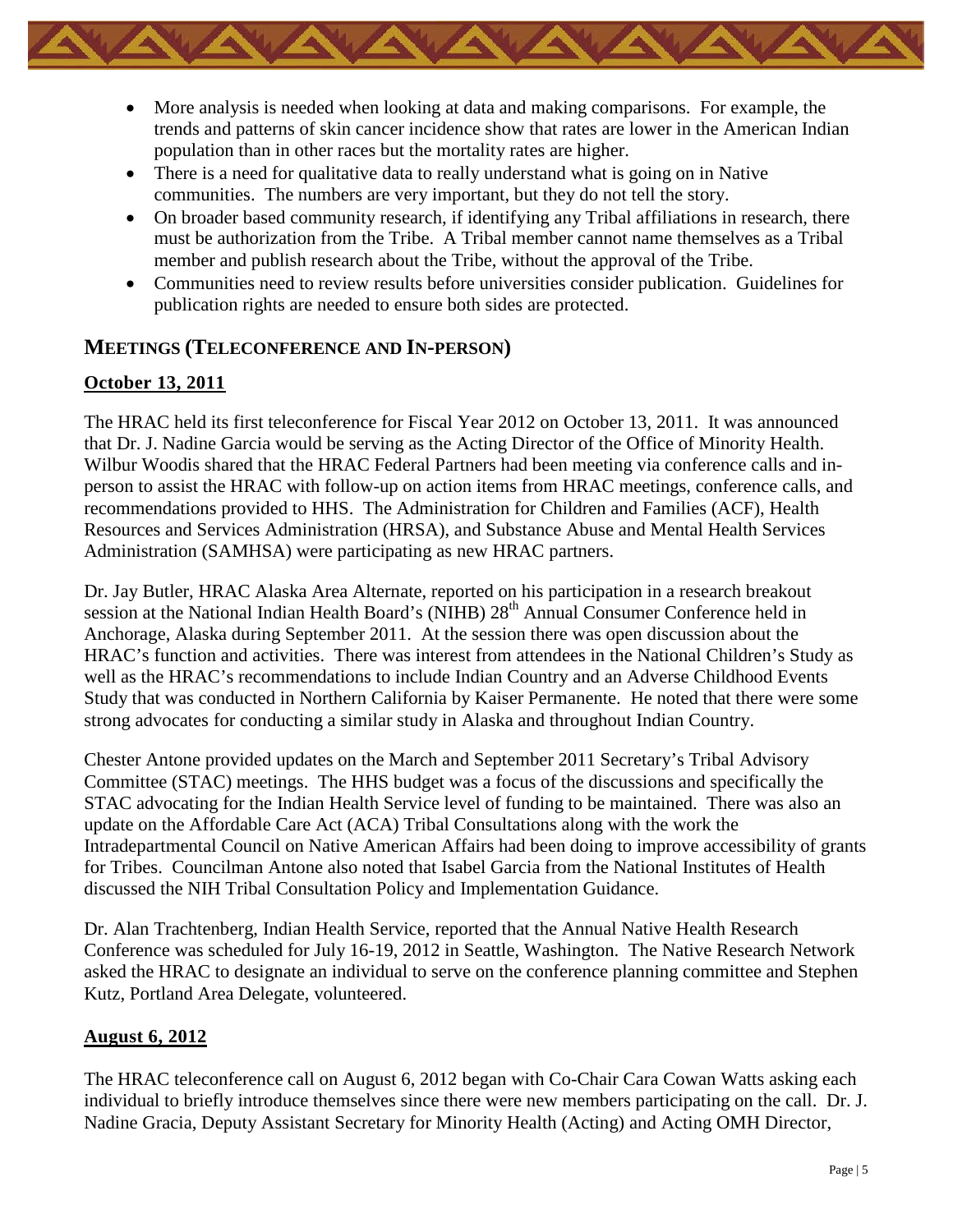

welcomed the HRAC members to the call and noted that she supported the work and guidance that the HRAC members provide to OMH. She mentioned the possibility of participating in the planned inperson meeting during September to meet the HRAC members and to learn more about the work of the Council. Dr. Gracia announced that Commander Jacqueline Rodrigue would be serving as the new Deputy Director of OMH. Dr. Gracia shared the three strategic priorities she set forth for OMH:

- 1. Affordable Care Act
- 2. HHS Action Plan to Reduce Racial and Ethnic Health Disparities
- 3. National Partnership for Action (NPA) to End Health Disparities

OMH reported that as part of the NPA there were 10 Regional Health Equity Councils (RHECs) and the purpose of these entities is to bring together the regions, Federal staff, local individuals, insurance companies, small businesses, foundations, and other stakeholders interested in reducing health disparities. These are independent bodies some of which may consider pursuing  $501(c)(3)$  status so they can seek funding to support their local/regional disparity reduction activities.

Chester Antone reported on the STAC's key priorities. He also shared that HHS is working to finalize a matrix of HHS grants with all possible funding opportunities that identify eligibility for Tribes. If Tribes are not eligible, the matrix will note why, such as program authorizations, appropriation and/or budget restrictions, or other legislative issues (e.g., State waivers).

Wilbur Woodis shared that a Federal Register notice to Improve Rules Protecting Human Research Subjects was published with a notice of proposed rulemaking that requested comments. The last update was in 1991 and is needed due to advances in technology and multiple sites outside of universities that are now doing research. Dr. Jay Butler noted that this is of interest to the Alaska Tribal Health System because their Institutional Review Board (IRB) estimates about 50% of the proposals coming through would be exempted under the proposed rule. Mr. Woodis said that he spoke with the HHS Office of Health Research Protections and that they received over 1,000 comments and the staff is working to review and revise the rules.

A brief update was provided on behalf of Dr. Hunter on the National Institutes of Health Implementation Guidance of the HHS Tribal Consultation Policy. No comments were received on the draft guidance by the May 30, 2012 deadline, so NIH extended the deadline to June. Co-Chair Cowan Watts shared that she had submitted comments and NIH said they didn't receive them, so she resubmitted. Councilman Antone said that he had informed NIH that time should be allowed for Tribal comments rather than trying to fast track the process.

#### **September 24, 2012**

The HRAC held its in-person meeting for Fiscal Year 2012 on September 24, 2012, in Denver, Colorado as a pre-meeting to the NIHB Annual Consumer Conference. The HRAC received updates and presentations by the STAC, Tribal Epidemiology Centers, National Library of Medicine, the Effective Health Care (EHC) Program of the AHRQ, National Institute of Child Health and Human Development's National Children's Study (NCS), and the National Congress of American Indians (NCAI) Policy Research Center. The HRAC also discussed previous recommendations to HHS and key priority areas for the next year. Cara Cowan Watts was reelected as Chair and Stephen Kutz was elected as Co-Chair.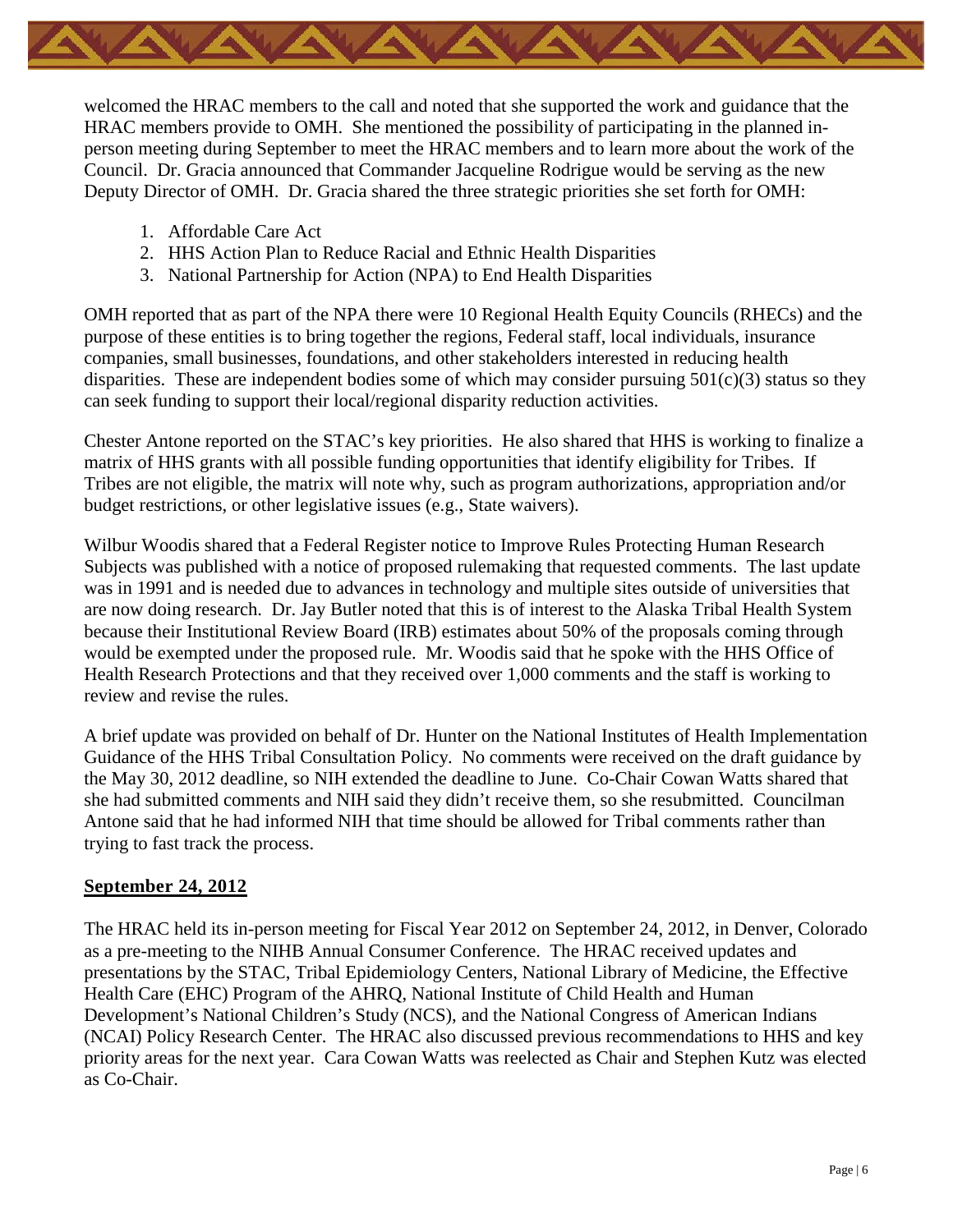Chester Antone noted that Secretary Sebelius informed the STAC that a review of the HHS Tribal Consultation Policy was underway and that HHS would be seeking feedback from Tribes. HHS will hold periodic reviews to ensure the policy is working and/or if there are changes to be considered. Councilman Antone also shared that the STAC identified its five major budget priorities as: Head Start, Native language programs, SAMHSA's Circles of Care program, cancer research, and the ACA.

Co-Chair Cara Cowan Watts ceded her seat to Alternate Tom Anderson from the Southern Plains Tribal Epidemiology Center to provide an update on the Tribal EpiCenters. Mr. Anderson reported that a cooperative agreement announcement from Indian Health Service resulted in awards to all 12 existing EpiCenters. In addition, the IHS provided base funding for certain activities that the EpiCenters could undertake for the Behavioral Risk Factor Surveillance System (BRFSS) as AI/ANs are underrepresented. In March 2012, EpiCenters received a Data Sharing Agreement from IHS for EpiCenters to interact with IHS and their database to extract certain data for the Area and for Tribes. Mr. Anderson was not aware of any agreement that was fully executed on both sides. The EpiCenters established a National Health Profile Workgroup as they are developing area profiles that will be compiled for a national profile. They have another workgroup to educate Tribes and government as to the purpose and function of Tribal EpiCenters, including the fact that the Indian Health Care Improvement Act (IHCIA) gave EpiCenters the authority to serve as public health authorities. Jim Crouch, California Area Alternate, asked that the HRAC consider a recommendation asking the Secretary to send a letter to all state governors regarding the federal statute change treating EpiCenters as public health authorities.

Dr. Shilpa Amin of AHRQ's Center for Outcome and Evidence provided a presentation on the EHC Program and how the HRAC can use this process for prioritizing topics. Dr. Amin discussed how research topics are defined and the steps to take for topic identification. The first step is for stakeholders, who are involved in making health care decisions, to help identify a topic. Then a vetting process follows with prioritization criteria looking at importance, appropriateness, duplication, feasibility and potential impact. She noted that various questions are asked when vetting the topic to help inform the program if it is a topic that should be invested in. Dr. Amin explained the next step is to see if the topic is appropriate for an evidence synthesis report, an evidence generation study and/or evidence dissemination and translation product. HRAC members can inform the EHC program as key informants, technical experts and peer reviewers in the process of formulating an evidence report or translational product. The HRAC was very interested in this process and requested technical assistance to help the HRAC move from broad research topics to a detailed and prioritized list of topics.

For the Indian Health Service, Carolyn Aoyama reported that she was the new lead for the Native American Research Centers for Health (NARCH) and managed the grant awards during this fiscal year. Over 9 million dollars in NARCH funding was awarded to 15 grantees through 20 programs. Dr. Alan Trachtenberg also shared that the IHS Division of Program Statistics has a new director, Kirk Greenway. They expect to release one to two new editions of *Regional Differences in Indian Health* in the current calendar year. They are also compiling reports on women and perinatal care, vision care and oral health. *New Trends in Indian Health* will also be released by the next calendar year.

Wendy Perry of AHRQ reported the agency has implemented a policy statement for project officers so they are aware when they receive grant applications from Tribes and Tribal organizations to look for a Tribal resolution from the Tribal government. Ms. Perry also mentioned that AHRQ assisted with two projects in Indian Country with Office of the Secretary American Recovery and Reinvestment Act (ARRA) funds that focused on comparative effectiveness research. The Indian Health Service detailed CAPT Sherry Yoder to AHRQ to lead these efforts.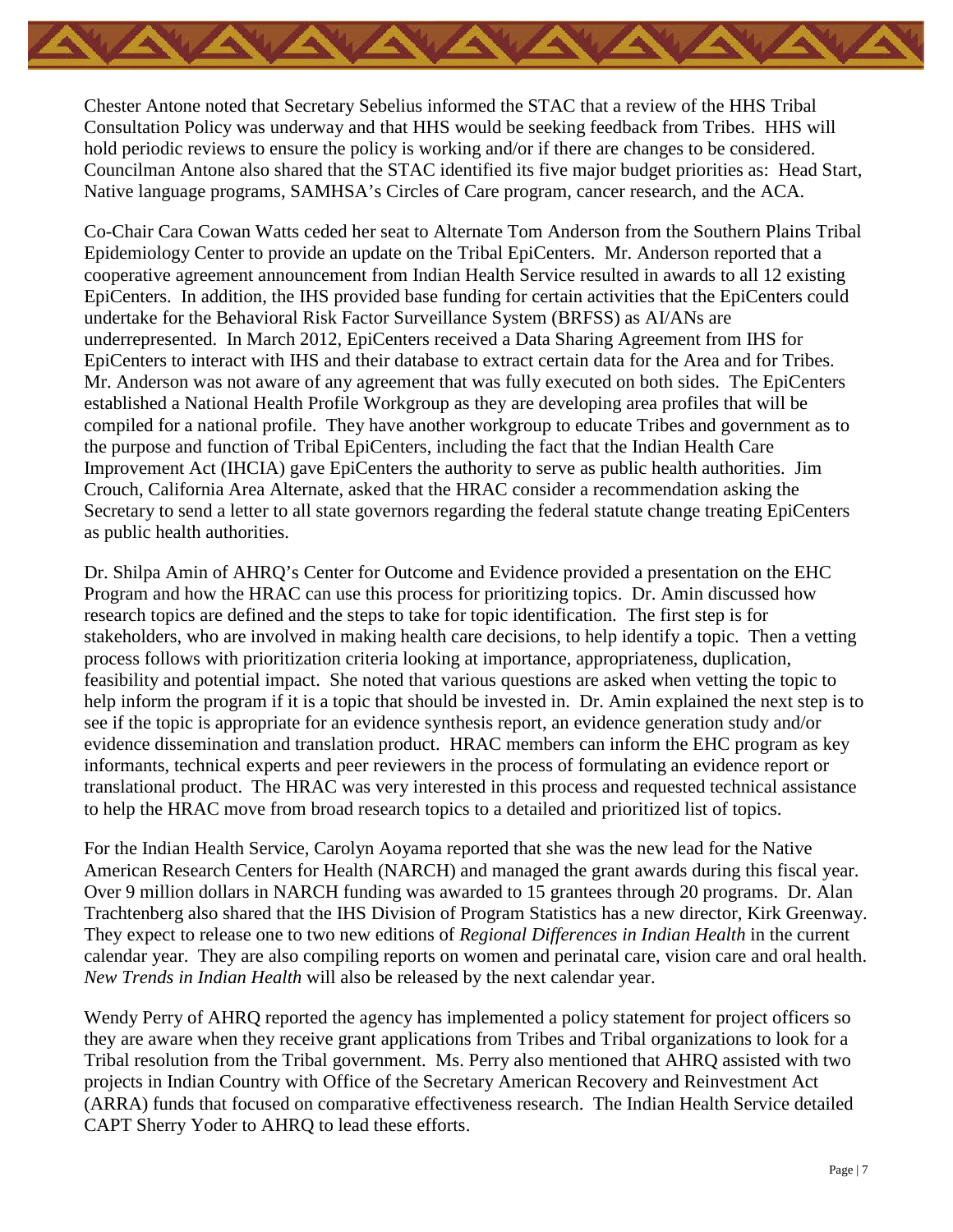

Delight Satter of CDC noted they convened a meeting of all project officers working with Tribes and urban communities to better support grantees and applicants. She reported that the CDC's Tribal Advisory Committee requested a compendium of Tribal success stories and as a result several strong, evidence-based programs were identified that may not be included in research issues. CDC recently made two awards for a "Capacity Building Assistance to Improve Health in Tribal Communities Populations" announcement to the National Native American AIDS Prevention Center and the Southcentral Foundation in Alaska. CDC now has an FY2011 and FY2012 Resource Allocation Report that highlights, by state, the Tribes and organizations who received contracts and grants.

A representative of NIMHD did not attend the meeting, but provided updates via email on the NIH Plan for the Implementation of the HHS Tribal Consultation Policy.Various listening sessions were held and letters were sent to Tribal leaders to request Tribal input on the draft plan. NIH incorporated the comments received and finalized the draft. The NIH Implementation Package was submitted for clearance on September 13, 2012. After review and approval by the NIH director, the plan will be posted in the Federal Register and implementation will then follow with leadership from the NIMHD.

Dr. Steven Hirschfeld, Director of the NCS, reported they have multiple components and they are currently in the Vanguard/pilot phase which will run 21 years as its own study. The main NCS has yet to begin and enrollment is expected to start in 2014. Councilman Kutz noted that he had mentioned this previously, but the University of Washington has yet to reach out to Tribal governments regarding recruitment efforts. Dr. Hirschfeld replied that recruitment closed in Grant County, Washington about a year ago. He added that recruitment was limited to relatively small areas and not even entire counties. They do want to build in consultation to have engagement, which is why they established new regional boards as the local boards might not have all the requisite knowledge. They also instituted a formative research program where the University of Arizona engaged a site in Apache County, Arizona with a toolkit developed to specifically engage various Tribal Nations in observational research and to understand communications and dynamics of those interactions. Co-Chair Cowan Watts asked about the topics that have been brought up previously by the HRAC including that the Aberdeen Area and Alaska were completely left out of the study. Dr. Hirschfeld said they have listened and are addressing these issues by proposing a multilayer approach to the main study. One proposal is that supplemental recruitment could be utilized if there are justifiable reasons to examine a particular population. They are continuing to get feedback and input on this feature as it is a change from the earlier proposal.

Emily White Hat, National At-Large Proxy for Lieutenant Governor Jefferson Keel, reported that NCAI just completed a Genetics Research Guide which can be found at: http://genetics.ncai.org. They also have partnered with the Washington University Center for Diabetes Translation Research on a project through the National Institute of Diabetes and Digestive and Kidney Diseases. NCAI is working with The Robert Wood Johnson Foundation (RWJF) to identify public health laws in Indian Country that are presently developed and putting them in a public database.

The HRAC reviewed the testimony that was submitted to HHS for the 2012 HHS Tribal Budget and Policy Consultation and developed the following next steps and/or new recommendations:

- Invite Secretary Sebelius to communicate directly with state departments of health and governors on the status of EpiCenters as public health authorities.
- Continue to follow up on the NIH Consultation Policy to make this a priority and have it become a policy across NIH.
- Draft a letter from HRAC to the NCS regarding concerns on oversampling, sampling in Indian Country, Tribal IRBs in general, and reports from contractors on evidence of consultation and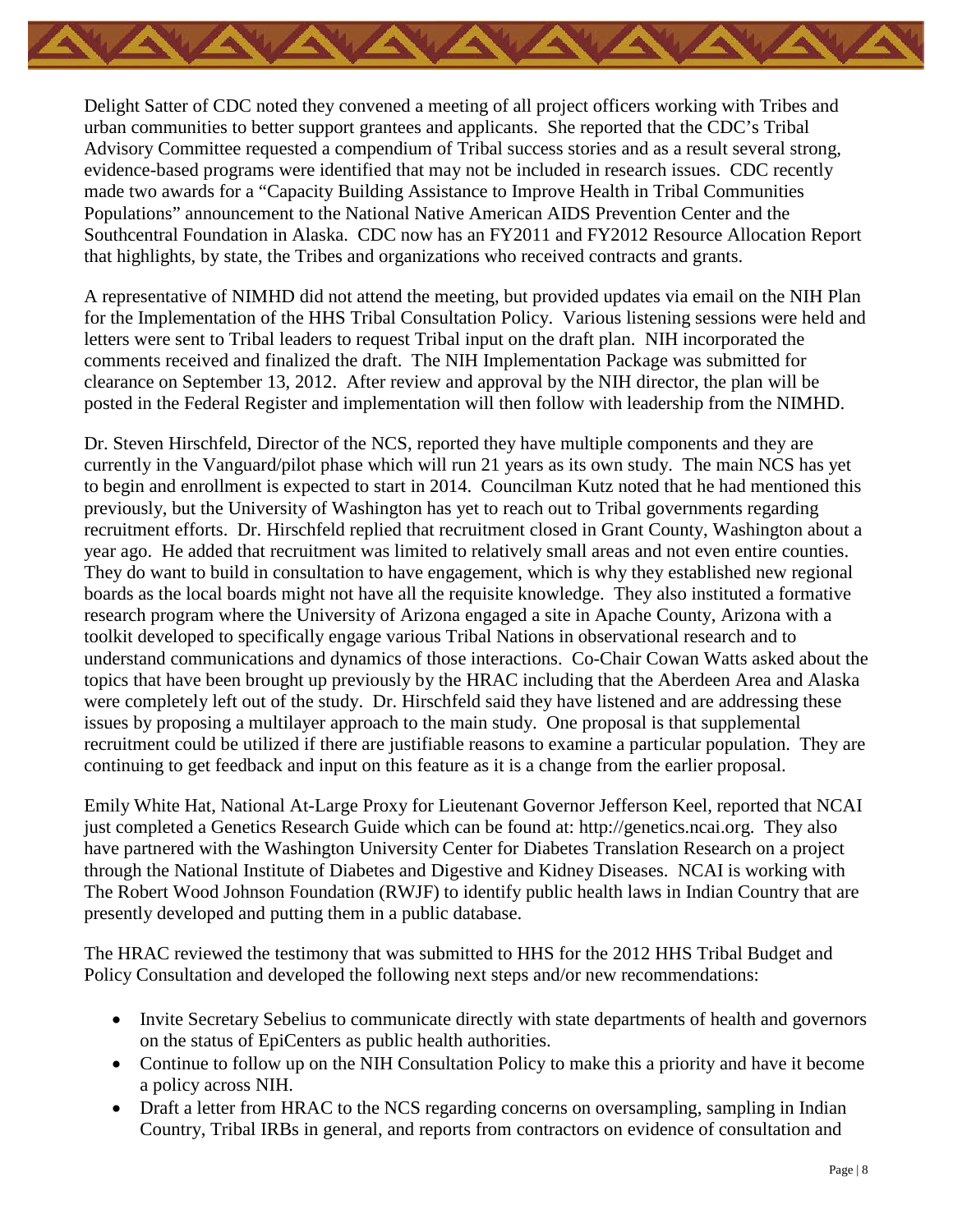approval from IRBs in Indian Country. Also, HRAC would like follow-up in detail on the \$1 million dollar grant to the University of Arizona before the NCS proceeds with creating a model. The HRAC would like to request a meeting with NCS after receiving the report.

- Revise recommendation to the HHS Data Council regarding an HHS-wide Research Policy for Indian Country and address minimum standards, data sharing and data ownership.
- Provide scholarship opportunities for AI/ANs in the health research field and develop protocols that ensure scholarship providers check proof of enrollment from a Federally-recognized Tribe or meet the BIA definition of AI/AN as provided by a Certificate Degree of Indian Blood.
- Draft a letter to HHS regarding data ownership and issues such as oversampling and data sharing with IHS.
- Recommend development of a Native research database/clearinghouse.



**HRAC Members at September 2012 Meeting**

#### <span id="page-10-0"></span>**OUTREACH ACTIVITIES**

Chester Antone, presented at the Interdepartmental Tribal Justice, Safety, and Wellness Session on December 14, 2011 in Albuquerque, New Mexico.

Co-Chair Cara Cowan Watts attended the 14th Annual National Tribal Budget Consultation Session on March 7-9, 2012 in Washington, DC and presented testimony on behalf of the HRAC.

### <span id="page-10-1"></span>**ANNUAL HEALTH RESEARCH REPORT**

The HRAC produced its Annual Health Research Report, a compilation of findings related to important health research topics in AI/AN communities. This report is utilized as a resource to share research findings, topics and available Federal programs with Tribes.

### <span id="page-10-2"></span>**FEDERAL PARTNER ACTIVITIES**

The OMH and HRAC extended invitations, which were accepted, to new Federal Partners including ACF, HRSA, and SAMHSA.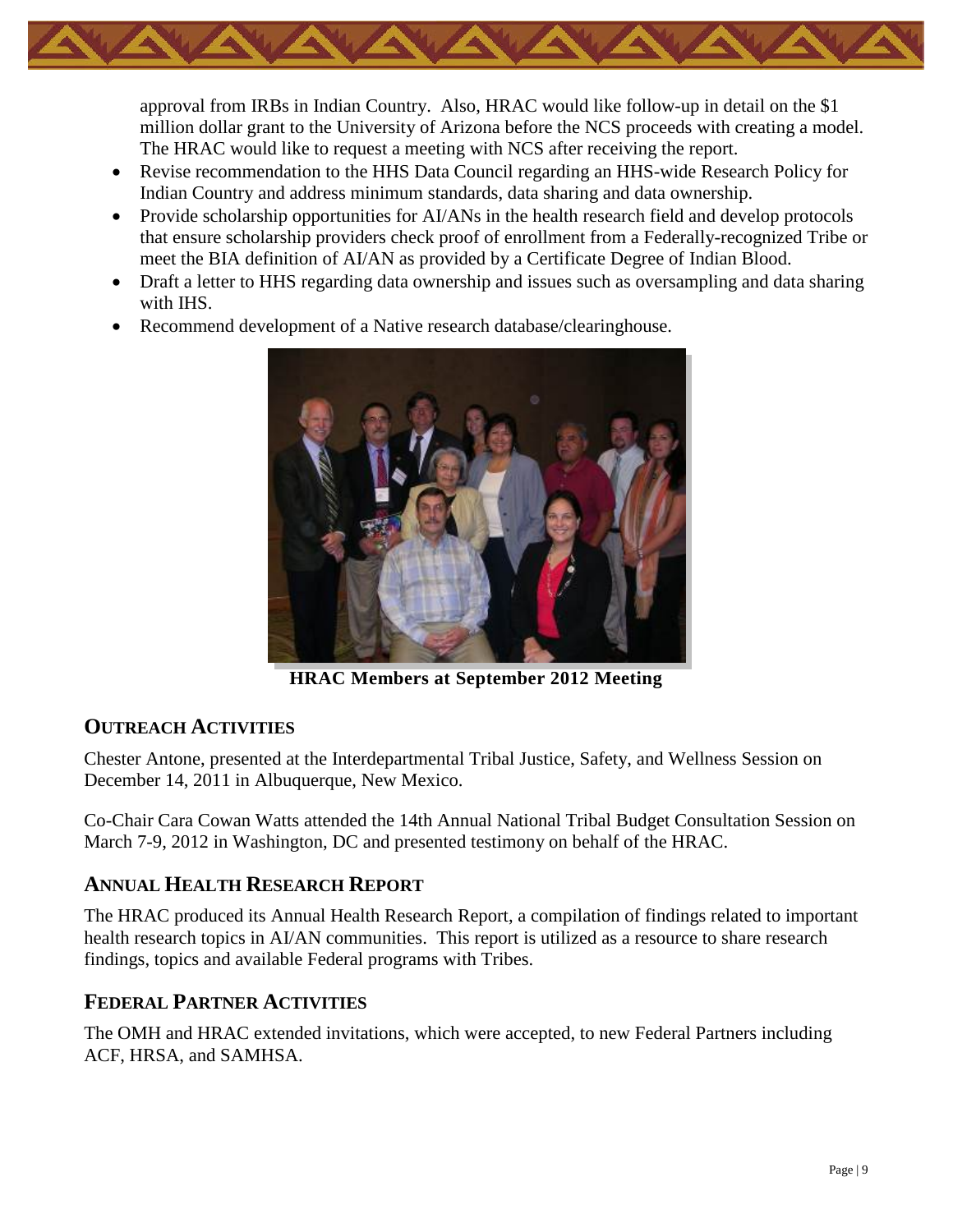# <span id="page-11-0"></span>**RECOMMENDATIONS TO HHS**

The HRAC submitted recommendations to HHS via testimony in March 2012 on issues of concern from the Tribal communities that HRAC represents. The recommendations that were submitted are provided below:

#### <span id="page-11-1"></span>**NATIONAL CHILDREN'S STUDY**

While the HRAC fully supports the intent and purpose of the NCS, the study could have more meaningfully included the participation of Tribal Nations and the AI/AN community. Tribal consultation should have been required before the study was planned and funding committed in a manner consistent with longstanding Federal policy. However, HRAC believes there is still an opportunity at this stage in the NCS to implement the following recommendations:

- Health research participants defined as American Indian or Alaskan Native must present proof of enrollment from a Federally-recognized Tribe as provided in the current 'Indian Entities Recognized and Eligible to Receive Services from the United States Bureau of Indian Affairs' or meet the BIA definition of American Indian or Alaskan Native as provided by a 'Certificate of Degree of Indian Blood.' Self-identification is not adequate.
- Oversampling of AI/AN populations should be done. The target number of 2,000 AIs is not adequate.
- The study lacks diversity within Indian Country. It is unacceptable to leave out entire communities such as Alaska Natives and Plains Indians. Funding for additional cohorts in Indian Country is required to meet oversampling and diverse community needs.
- Sampling protocols promised including preservation of DNA and tissue samples must be followed and Tribes consulted before, during and after as an on-going partner.
- Commitment to Tribal sovereignty must be kept.
- De-identification of data must be reviewed with Tribes.
- A data sharing agreement with Tribes must be established in partnership with the Tribe before the local study commences.
- Study centers yet to be named should be encouraged to target Indian Country.
- The centers in charge of the studies should demonstrate outreach efforts to Native Communities to enroll native children into the study.

#### <span id="page-11-2"></span>**GENERAL RESEARCH RECOMMENDATIONS**

The HRAC is acutely aware of the high and disproportionate rates of morbidity and mortality experienced by AI/ANs, therefore many of the recommendations focus on addressing the health disparities that continue to plague Indian Country. Additionally, the HRAC would like to recommend that HHS increase its activities to address the suicide epidemic in AI/AN communities, including the research of the root causes of the epidemic.

In order to address the health concerns identified by the HRAC, research should focus on: data quality and accuracy to address under-representation of AI/ANs in population health data, the lack of access to health care services for AI/ANs in both rural and urban settings, lack of incorporation of traditional health care practices and traditional diets, the efficacy of health promotion/disease prevention activities, and the lack of health insurance coverage for AI/ANs. The HRAC has identified and recommends several research priorities (list is not prioritized), including: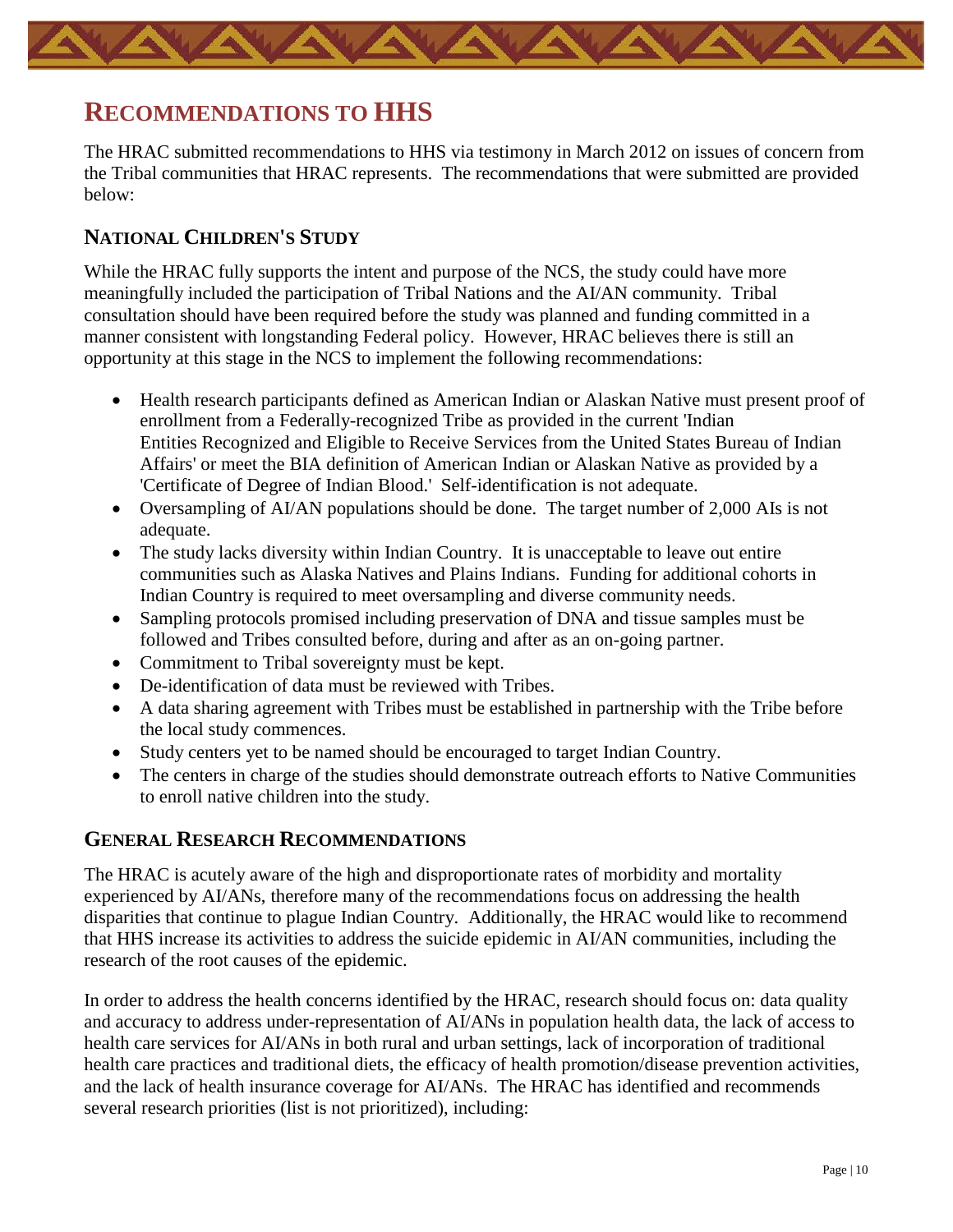- Quantification of Chronic Disease prevalence (e.g., cancer, heart disease, diabetes) and associated risk factors (e.g., obesity, diet, physical activity) through sustained support of prospective studies among AI/AN populations
- Chronic disease risk factor reduction
- Intentional and unintentional injuries
- Hypertension evaluating methods to improve awareness and treatment of hypertension
- Stroke Prevalence/Prevention
- Methamphetamine Prevalence/Prevention
- Evaluation of the use of emerging technology (such as telemedicine, electronic health records, health information exchange, etc.) for the provision of care
- Health Services Research (such as utilization of prenatal care; preventable hospitalizations, emergency room utilization, etc).
- Auto Immune Disorders
- Suicide Prevention
- The readiness of Tribal governments for public health accreditation
- Health care reform impact and effectiveness

In addition, efforts should be made to support research aims that attempt to understand exposure to risk and vulnerability over the lifespan to American Indian health due to social determinants such as social exclusion, marginalization and inequality. Research should address the complex interactions between health determinants and long term exposure to risks unique to AI/ANs as an indigenous population and resulting from misguided Federal Indian policy.

It is important to stress that all research conducted should be evidence-based and to the extent possible, community-based participatory. Tribal governments are the rightful owners of their respective data and therefore all efforts should be undertaken to ensure Tribal governments are consulted before such data is shared with any entity. In addition to health concerns and research priorities, many barriers exist regarding research activities in Indian Country. These barriers could be addressed by:

- Increasing cultural sensitivity among researchers.
- Increasing the number of AI/AN researchers. A possible avenue is through additional funding through the IHS Health Professions Scholarship Program and Loan Repayment Program specifically for research positions.
- Improving the accuracy of data related to AI/ANs and the interoperability of data among HHS operating and staff divisions.
- Increasing the amount of available comparative data: When research includes a comparison of racial or ethnic data that does not include AI/ANs, we recommend that HHS make oversampling a priority to provide this data for comparison.
- Improving infrastructure among AI/AN Tribal governments to increase Tribal capacity to carry out research and/or implement recommendations identified through research.
- Increasing the amount of community driven research.
- Providing the IHS with a research funding line item to support research by and for AI/ANs.
- HRAC recommends that HHS adopt HHS-wide minimum standards and requirements for a Tribal data sharing agreement. Federally-recognized Tribes, as sovereign nations, must be recognized as the exclusive owner of indigenous knowledge, biogenetic resources, and owners of intellectual property. Data collected from Tribal citizens within the community setting must be returned to the community from which it was obtained. The Tribe is the only entity that has the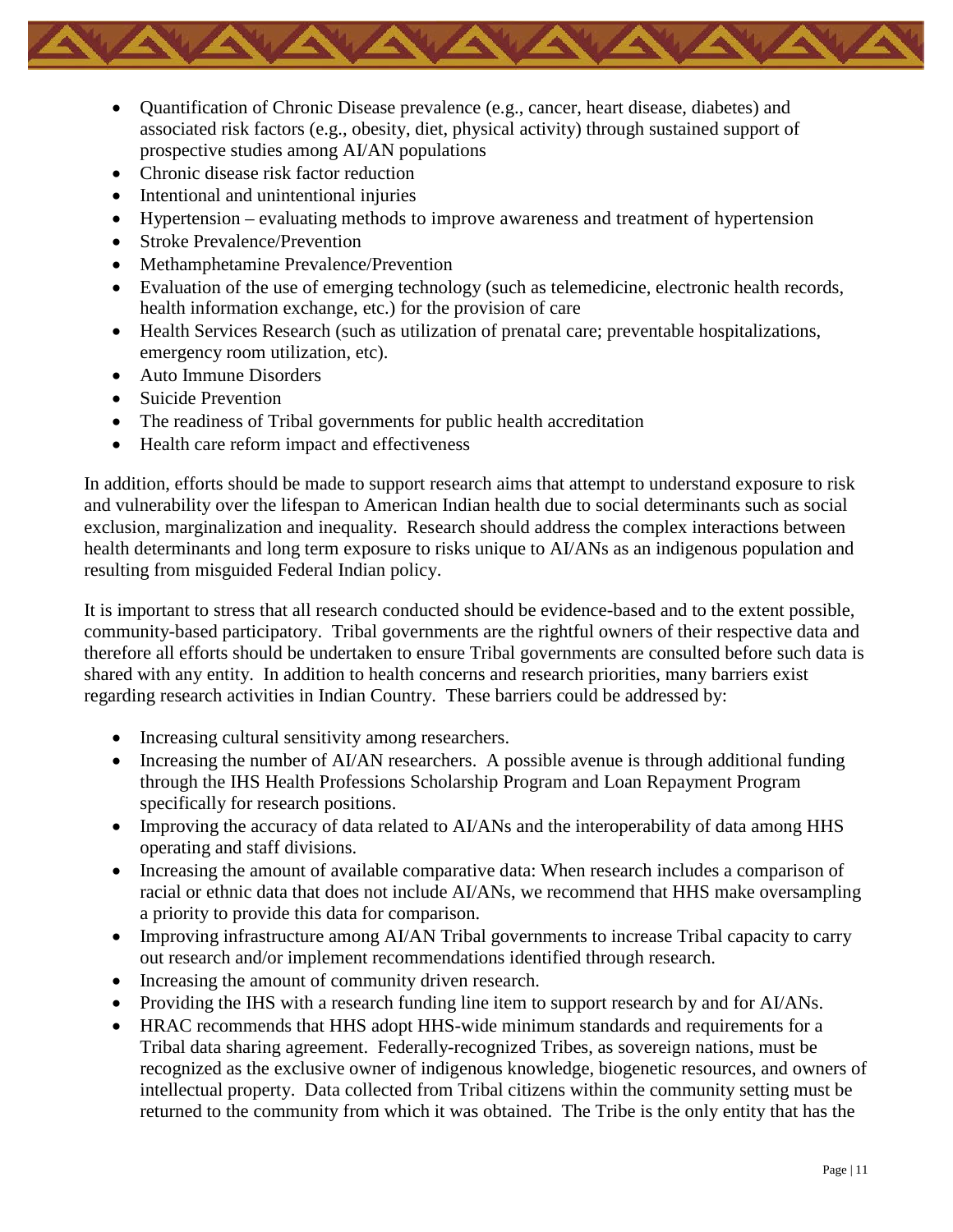authority to decide how the data will be used in the future, and thus must retain ownership and control over the data upon the study's conclusion. Without complete access to the data collected, Tribes will not have the information needed to improve health outcomes for their people.

• Additionally, one of the most beneficial improvements would be the establishment of single data sources. As an example, the Federal government maintains several AI/AN data sources through IHS, BIA, Centers for Medicare & Medicaid Services, CDC, NIH, SAMHSA, U.S. Census Bureau, and several others. A single, integrated internet accessible website with data available to calculate simple statistics, such as incidence and prevalence rates, etc. would assist in identifying areas of focus within AI/AN communities. Additionally, the resource could provide access to published data as well.

While the HRAC would like to see more grants awarded directly to Tribal governments, we realize that academic institutions and research organizations are often the most suitable awardees for certain highly technical and advanced research grants. Unfortunately, when academic institutions and research organizations are awarded grants for research affecting AI/AN communities, no uniformity or requirements exist for collaboration and cooperation with Tribal governments. The HRAC recommends that grant requirements include demonstrated cooperation and collaboration with Tribal governments. While some grant awardees may consider such a requirement too burdensome, numerous resources exist to reduce any burdens on grant awardees. Resources that are readily available to assist include the HRAC, other AI/AN Federal advisory bodies, Inter-Tribal organizations, area Indian health boards, Tribal Epidemiology Centers, and numerous others. We offer this recommendation not only because it is the right thing to do, but we have seen too many times where a research project has been rendered useless by the AI/AN community because it was conducted without adequate collaboration, or relied on illegitimate AI/AN expertise.

In addition to requiring Tribal collaboration and cooperation as part of grant funding requirements, it is important to have grant reviewers that have demonstrated experience with Tribal governments and are culturally sensitive. Such reviewers can ensure that grant applications adequately include collaboration and cooperation components, as well as evaluate grant applications from the AI/AN community which may have extensive subject matter experience but less academic credentials and degrees.

#### <span id="page-13-0"></span>**HHS DATA COUNCIL**

The HRAC requests that the HHS Data Council adopt an HHS-wide Research Policy for Indian Country. Recommendations include:

- HHS-wide minimum standards and requirements for a Tribal data sharing agreement.
- Recognition of diverse Tribal research/data approval and on-going oversight mechanisms such as an IRB, Tribal Council, etc.
- When possible, solicitations for research funding in Indian Country or targeting Indian Country should give preference to proposals from Federally-recognized Tribes and Tribal Organizations or proposals which include Federally-recognized Tribal Nations and entities serving those communities partnerships.
- Anyone claiming Tribal identity for the purpose of conducting research or pursuing state or Federal grants must present proof of enrollment from a Federally-recognized Tribe as provided in the current 'Indian Entities Recognized and Eligible to Receive Services from the United States Bureau of Indian Affairs' or meet the BIA definition of American Indian or Alaskan Native as provided by a 'Certificate of Degree of Indian Blood.' Self-identification is not adequate.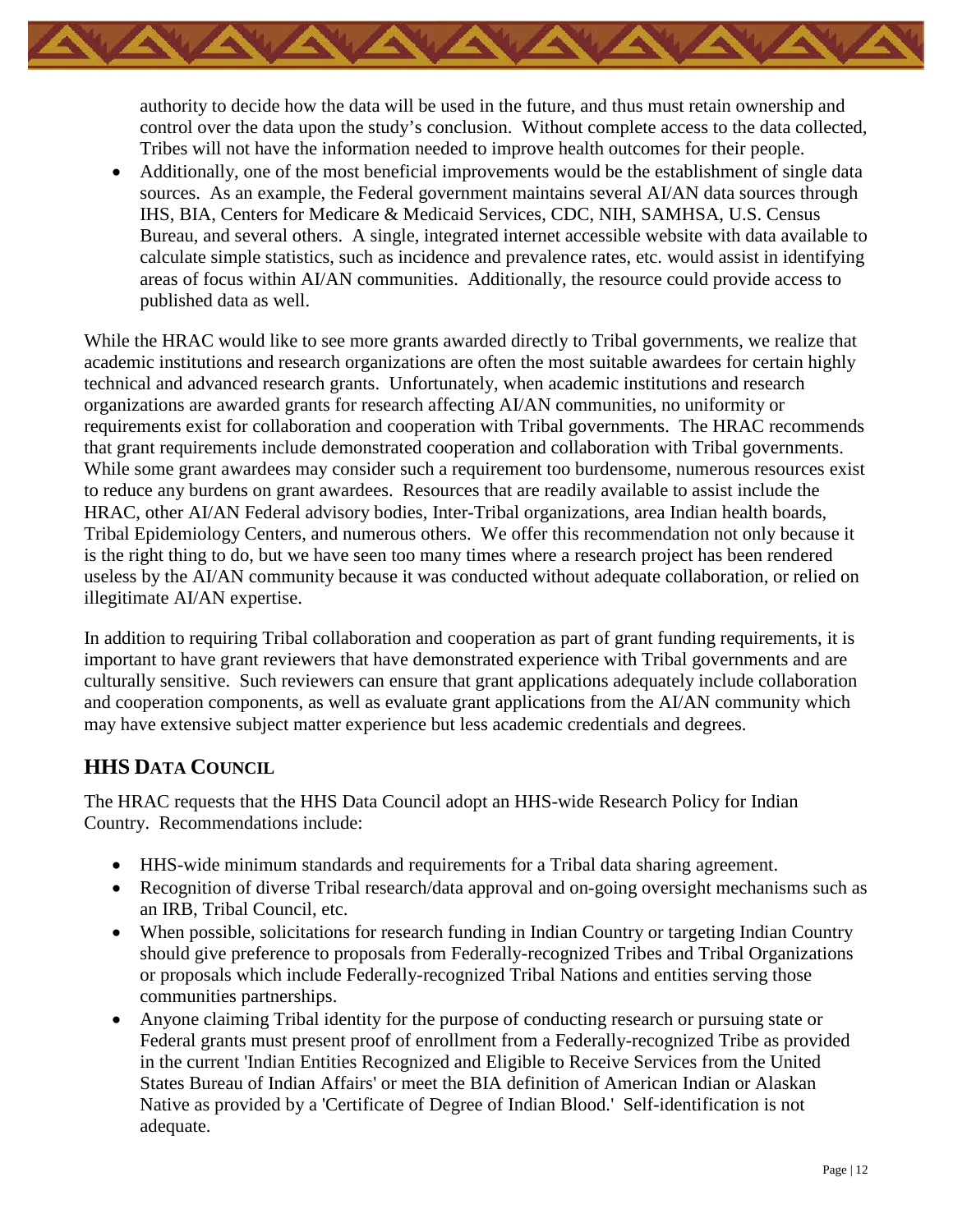- Over-sampling of American Indian and Alaskan Native populations should always be considered in planning health research projects.
- Health research in Indian Country requires the explicit approval of the Tribal Nation(s) involved and requires on-going oversight by the Tribal Nation(s).
- Tribal consultation should occur before the study begins, including planning of the study.
- Health research participants defined as American Indian or Alaskan Native must present proof of enrollment from a Federally-recognized Tribe as provided in the current 'Indian Entities Recognized and Eligible to Receive Services from the United States Bureau of Indian Affairs' or meet the BIA definition of American Indian or Alaskan Native as provided by a 'Certificate of Degree of Indian Blood.' Self-identification is not adequate.

#### <span id="page-14-0"></span>**NATIONAL INSTITUTES OF HEALTH TRIBAL CONSULTATION POLICY**

The HRAC is encouraged that NIH has finally started to address Tribal consultation with its Draft Guidance on the Implementation of the HHS Tribal Consultation Policy. However, we are concerned about the delays in consulting with Tribal leaders regarding this draft guidance. We recommend all Tribal leaders be informed of NIH's efforts and receive a copy of the draft guidance for their review and comment, as well as additional consultation opportunities.

Tribal consultation policies have been effectively used by other HHS Operating and Staff Divisions to increase communication between Tribal Nations and the Federal government and a policy within NIH could have a profound positive impact on the development of research policy to address serious medical and behavioral health issues plaguing Indian Country. The HRAC urges NIH to move forward in this effort.

In addition, HRAC would like more focus placed on putting AI/AN leadership throughout NIH to provide advice on issues of importance to Native communities and to ensure Tribes are consulted on priorities, research design and community-based research.

In closing, it is important to stress that Tribal governments are the rightful owners of their respective data and therefore all efforts should be undertaken to ensure Tribal governments are consulted before such data is shared with any entity. The HRAC looks forward to continued collaboration with the various HHS operating and staff divisions to improve research activities affecting Indian Country.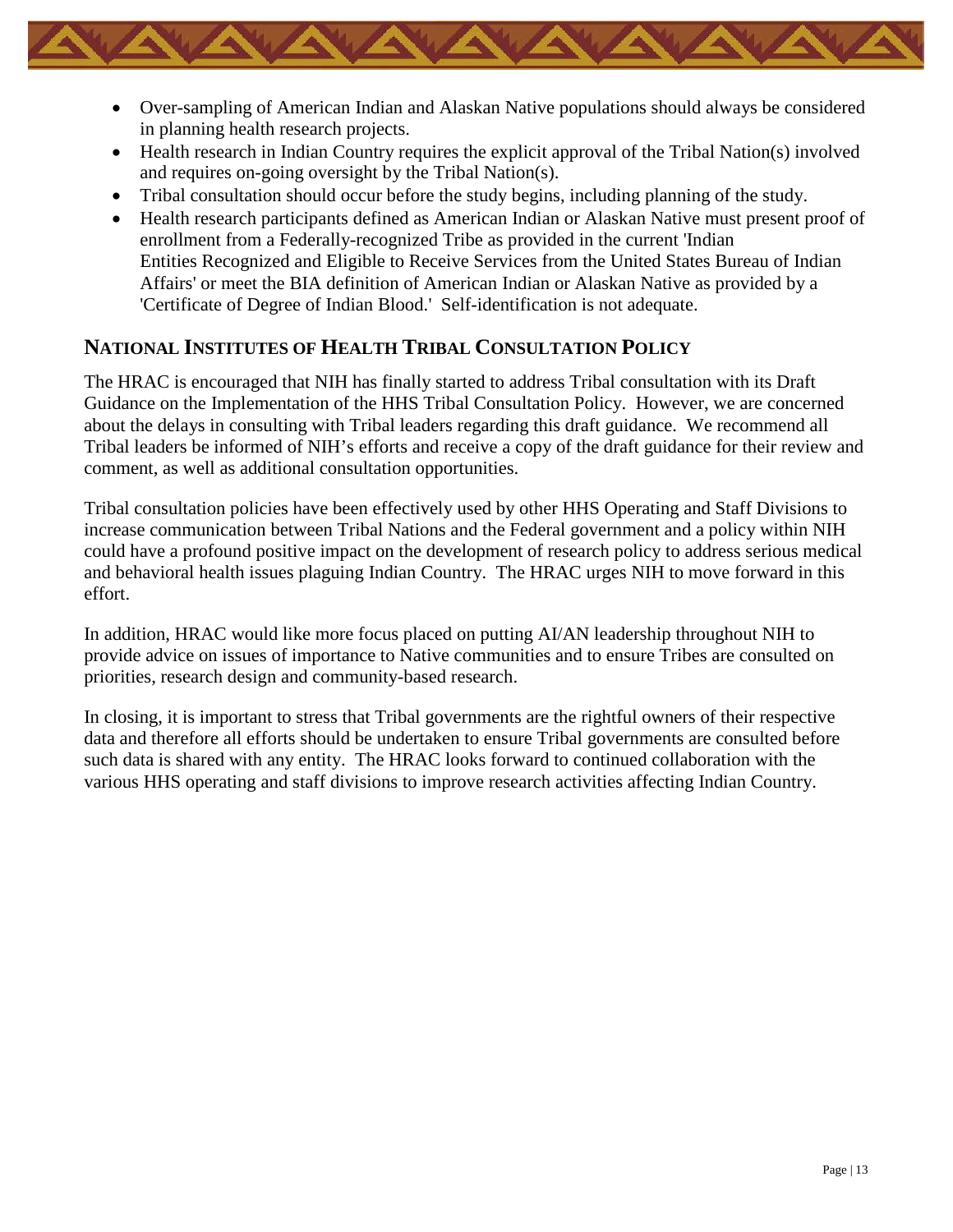# **ATTACHMENT A:**

# <span id="page-15-2"></span><span id="page-15-1"></span><span id="page-15-0"></span>**MEMBER AND PARTNER LIST FOR FY 2012 - 2013**

#### **HRAC CO-CHAIRS**

**Cara Cowan Watts** Tribal Council Representative, Cherokee Nation PO Box 2922 Claremore, OK 74018 Phone: (918) 752-4342 Fax: (918) 341-3753 Email: [cara@caracowan.com](mailto:cara@caracowan.com)

#### **Stephen Kutz**

Councilman, Cowlitz Indian Tribe  $1055\,9^{th}$  Ave, Ste. A Longview, WA 98632 Phone: (360) 508-6347 Fax: (360) 575-1948 Email: skutz.health@cowlitz.org

<span id="page-15-3"></span>

| IVILIVIDERS                                      |                                                  |  |
|--------------------------------------------------|--------------------------------------------------|--|
| <b>2012 Area Representatives</b>                 | <b>2013 Area Representatives</b>                 |  |
|                                                  |                                                  |  |
| Aberdeen Area                                    | Aberdeen Area                                    |  |
| Delegate: Adrian Pushetonequa                    | Delegate: Vacant                                 |  |
| Chairman, Sac and Fox Tribe of the Mississippi   | <b>Alternate: Vacant</b>                         |  |
| <b>Alternate: Donald Warne</b>                   |                                                  |  |
| Senior Policy Advisor, Great Plains Tribal       |                                                  |  |
| Chairmen's Health Board                          |                                                  |  |
| Alaska Area                                      | Alaska Area                                      |  |
| <b>Delegate:</b> Emily Hughes                    | <b>Delegate:</b> Ileen Sylvester                 |  |
| Chairperson, Norton Sound Health Corporation     | Vice President of Executive & Tribal Services,   |  |
| <b>Alternate: Jay Clarence Butler</b>            | Southcentral Foundation                          |  |
| Senior Director, Division of Community Health    | <b>Alternate: Jay Clarence Butler</b>            |  |
| Services, Alaska Native Tribal Health Consortium | Senior Director, Division of Community Health    |  |
|                                                  | Services, Alaska Native Tribal Health Consortium |  |
|                                                  |                                                  |  |
| Albuquerque Area                                 | Albuquerque Area                                 |  |
| <b>Delegate:</b> Vacant                          | <b>Delegate: June Shaw</b>                       |  |
| <b>Alternate: Vacant</b>                         | Tribal Council Member, Mescalero Apache Tribe    |  |
|                                                  | <b>Alternate: Joycelyn Dutchie</b>               |  |
|                                                  | Tribal Council Member, Southern Ute Indian Tribe |  |

#### **MEMBERS**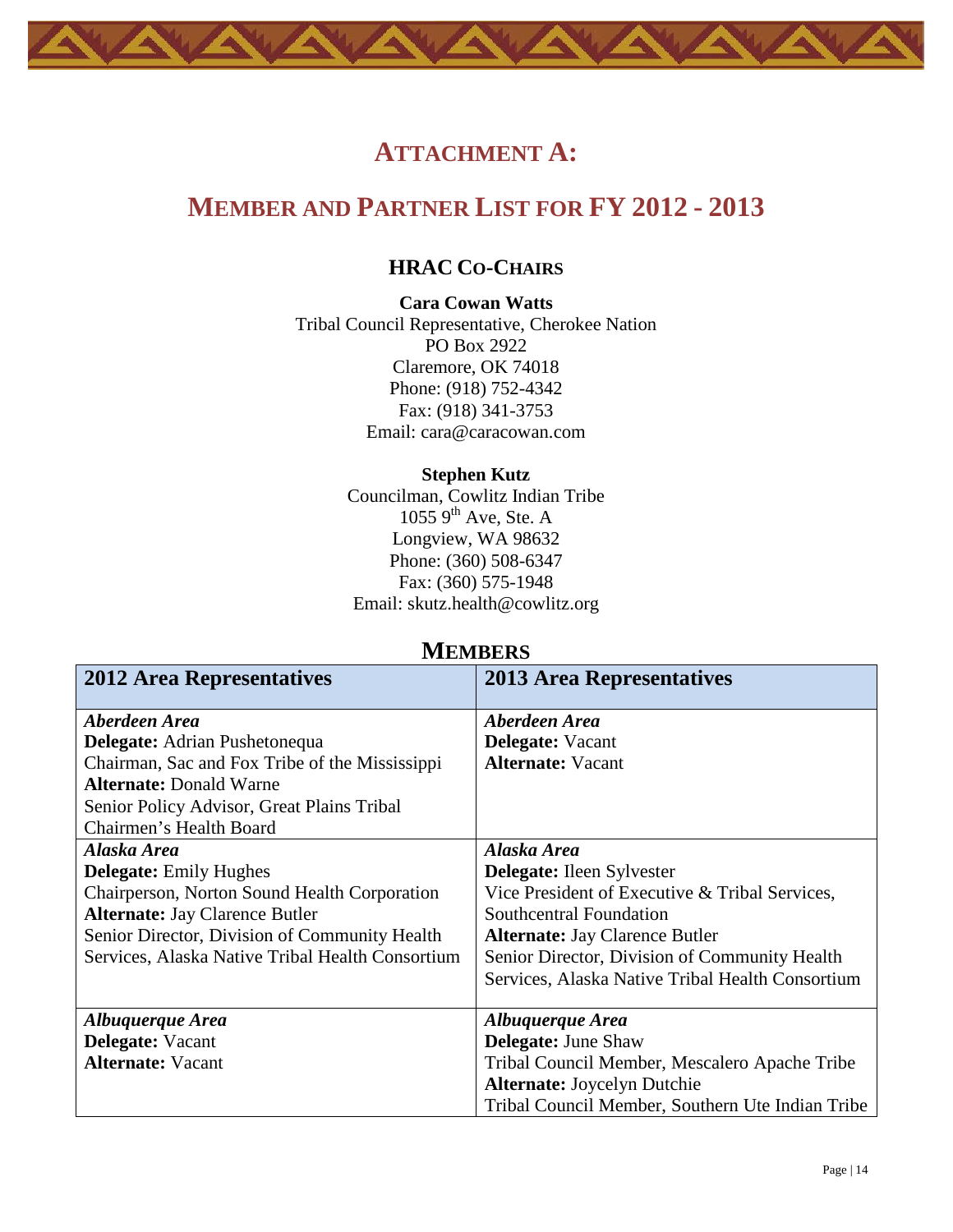

| <b>2012 Area Representatives</b>                                                                                                                                                                                          | <b>2013 Area Representatives</b>                                                                                                                              |
|---------------------------------------------------------------------------------------------------------------------------------------------------------------------------------------------------------------------------|---------------------------------------------------------------------------------------------------------------------------------------------------------------|
| <b>Bemidji Area</b><br><b>Delegate: Don Eubanks</b><br>Commissioner of Health and Human Services,<br>Mille Lacs Band of Ojibwe<br><b>Alternate: Phyllis Davis</b><br>Tribal Council Member, Gun Lake Tribe of<br>Michigan | <b>Bemidji Area</b><br><b>Delegate:</b> Aaron Payment<br>Tribal Chairman, Sault Ste. Marie Tribe of<br>Chippewa Indians<br><b>Alternate: Vacant</b>           |
| <b>Billings Area</b><br>Delegate: Vacant<br><b>Alternate: Vacant</b>                                                                                                                                                      | <b>Billings Area</b><br>Delegate: Patty Quisno<br>Councilwoman, Fort Belknap Indian Community<br><b>Alternate: Darrin Old Coyote</b><br>Chairman, Crow Nation |
| California Area                                                                                                                                                                                                           | California Area                                                                                                                                               |
| Delegate: Michelle Hayward                                                                                                                                                                                                | <b>Delegate: Daniel Calac</b>                                                                                                                                 |
| Secretary, Redding Rancheria Tribal Council                                                                                                                                                                               | Chief Medical Officer, Indian Health Council                                                                                                                  |
| <b>Alternate: James Crouch</b>                                                                                                                                                                                            | <b>Alternate: James Crouch</b>                                                                                                                                |
| Executive Director, California Rural Indian Health                                                                                                                                                                        | Executive Director, California Rural Indian Health                                                                                                            |
| Board                                                                                                                                                                                                                     | Board                                                                                                                                                         |
| <b>Nashville Area</b>                                                                                                                                                                                                     | Nashville Area                                                                                                                                                |
| <b>Delegate:</b> Elizabeth Neptune                                                                                                                                                                                        | Delegate: Sandra Yarmal                                                                                                                                       |
| Tribal Council Member, Passamaquoddy Indian                                                                                                                                                                               | Health Director, Passamaquoddy Tribe Pleasant                                                                                                                 |
| Township                                                                                                                                                                                                                  | Point                                                                                                                                                         |
| <b>Alternate:</b> Tihtiyas ("Dee") Sabattus                                                                                                                                                                               | <b>Alternate:</b> Tihtiyas ("Dee") Sabattus                                                                                                                   |
| Health Policy Analyst, United South and Eastern                                                                                                                                                                           | Health Policy Analyst, United South and Eastern                                                                                                               |
| Tribes, Inc.                                                                                                                                                                                                              | Tribes, Inc.                                                                                                                                                  |
| Navajo Area                                                                                                                                                                                                               | Navajo Area                                                                                                                                                   |
| Delegate: Madan Poudel                                                                                                                                                                                                    | Delegate: Madan Poudel                                                                                                                                        |
| Health Services Administrator, Navajo Nation                                                                                                                                                                              | Health Services Administrator, Navajo Nation                                                                                                                  |
| <b>Alternate: Roselyn Begay</b>                                                                                                                                                                                           | <b>Alternate: Roselyn Begay</b>                                                                                                                               |
| Program Evaluation Manager, Navajo Nation                                                                                                                                                                                 | Program Evaluation Manager, Navajo Nation                                                                                                                     |
| Oklahoma Area                                                                                                                                                                                                             | Oklahoma Area                                                                                                                                                 |
| <b>Delegate: Cara Cowan Watts</b>                                                                                                                                                                                         | Delegate: Cara Cowan Watts                                                                                                                                    |
| Tribal Council Representative, Cherokee Nation                                                                                                                                                                            | Tribal Council Representative, Cherokee Nation                                                                                                                |
| <b>Alternate: Tom Anderson</b>                                                                                                                                                                                            | <b>Alternate: Tom Anderson</b>                                                                                                                                |
| Tribal EpiCenter Manager, Oklahoma City Area                                                                                                                                                                              | Tribal EpiCenter Manager, Oklahoma City Area                                                                                                                  |
| <b>Inter-Tribal Health Board</b>                                                                                                                                                                                          | Inter-Tribal Health Board                                                                                                                                     |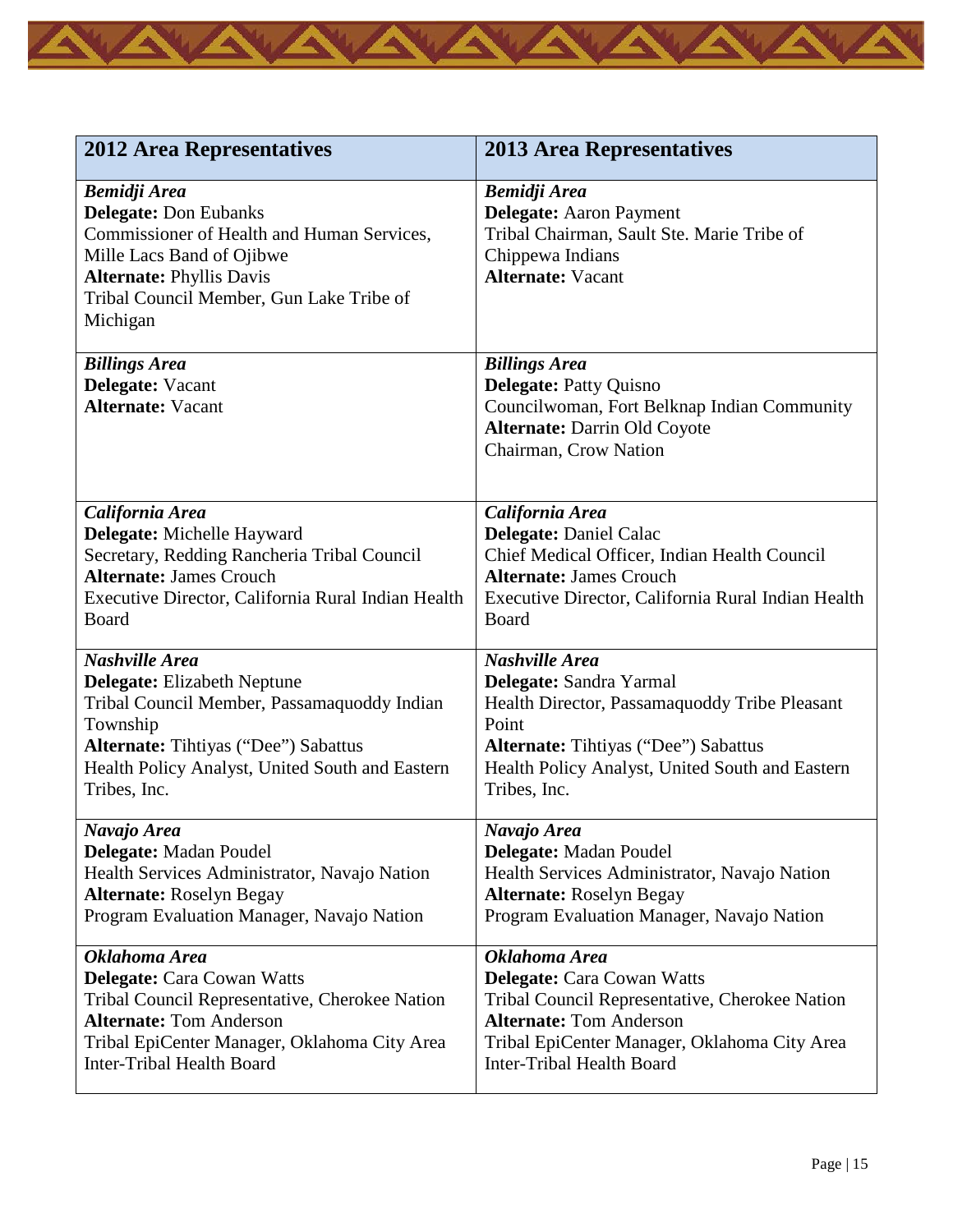| <b>2012 Area Representatives</b>                                                                                                                                                                                                                                                                                                                                                                            | <b>2013 Area Representatives</b>                                                   |
|-------------------------------------------------------------------------------------------------------------------------------------------------------------------------------------------------------------------------------------------------------------------------------------------------------------------------------------------------------------------------------------------------------------|------------------------------------------------------------------------------------|
| <b>Phoenix Area</b>                                                                                                                                                                                                                                                                                                                                                                                         | <b>Phoenix Area</b>                                                                |
| <b>Delegate: Diane Enos</b>                                                                                                                                                                                                                                                                                                                                                                                 | <b>Delegate: Diane Enos</b>                                                        |
| President, Salt River Pima-Maricopa Indian                                                                                                                                                                                                                                                                                                                                                                  | President, Salt River Pima-Maricopa Indian                                         |
| Community                                                                                                                                                                                                                                                                                                                                                                                                   | Community                                                                          |
| <b>Alternate: Violet Mitchell-Enos</b>                                                                                                                                                                                                                                                                                                                                                                      | <b>Alternate: Violet Mitchell-Enos</b>                                             |
| Health and Human Services Director, Salt River                                                                                                                                                                                                                                                                                                                                                              | Health and Human Services Director, Salt River                                     |
| Pima-Maricopa Indian Community                                                                                                                                                                                                                                                                                                                                                                              | Pima-Maricopa Indian Community                                                     |
| <b>Portland Area</b>                                                                                                                                                                                                                                                                                                                                                                                        | <b>Portland Area</b>                                                               |
| Delegate: Stephen Kutz                                                                                                                                                                                                                                                                                                                                                                                      | Delegate: Stephen Kutz                                                             |
| Councilman, Cowlitz Indian Tribe                                                                                                                                                                                                                                                                                                                                                                            | Councilman, Cowlitz Indian Tribe                                                   |
| <b>Alternate: Stella Washines</b>                                                                                                                                                                                                                                                                                                                                                                           | <b>Alternate: Stella Washines</b>                                                  |
| Council Member, Yakama Nation                                                                                                                                                                                                                                                                                                                                                                               | Council Member, Yakama Nation                                                      |
| <b>Tucson Area</b>                                                                                                                                                                                                                                                                                                                                                                                          | <b>Tucson Area</b>                                                                 |
| <b>Delegate:</b> Chester Antone                                                                                                                                                                                                                                                                                                                                                                             | <b>Delegate:</b> Chester Antone                                                    |
| Councilman, Tohono O'odham Nation                                                                                                                                                                                                                                                                                                                                                                           | Councilman, Tohono O'odham Nation                                                  |
| <b>Alternate: Michelle Ortega</b>                                                                                                                                                                                                                                                                                                                                                                           | <b>Alternate: Vacant</b>                                                           |
| Councilwoman, Tohono O'odham Nation                                                                                                                                                                                                                                                                                                                                                                         |                                                                                    |
| <b>2012 National At-Large Members</b>                                                                                                                                                                                                                                                                                                                                                                       | <b>2013 National At-Large Members</b>                                              |
| Delegate: Andrew Joseph, Jr.                                                                                                                                                                                                                                                                                                                                                                                | Delegate: Andrew Joseph, Jr.                                                       |
| Chairman, Human Services Committee,                                                                                                                                                                                                                                                                                                                                                                         | Chairman, Human Services Committee,                                                |
| Confederated Tribes of the Colville Reservation                                                                                                                                                                                                                                                                                                                                                             | Confederated Tribes of the Colville Reservation                                    |
| <b>Alternate: Vacant</b>                                                                                                                                                                                                                                                                                                                                                                                    | <b>Alternate: Vacant</b>                                                           |
|                                                                                                                                                                                                                                                                                                                                                                                                             | Delegate: Jefferson Keel                                                           |
|                                                                                                                                                                                                                                                                                                                                                                                                             |                                                                                    |
|                                                                                                                                                                                                                                                                                                                                                                                                             | Lt. Governor of Chickasaw Nation and President                                     |
|                                                                                                                                                                                                                                                                                                                                                                                                             | of National Congress of American Indians                                           |
|                                                                                                                                                                                                                                                                                                                                                                                                             | <b>Alternate:</b> Malia Villegas                                                   |
|                                                                                                                                                                                                                                                                                                                                                                                                             | National Congress of American Indians Policy                                       |
|                                                                                                                                                                                                                                                                                                                                                                                                             | <b>Research Center</b>                                                             |
|                                                                                                                                                                                                                                                                                                                                                                                                             | Delegate: H. Sally Smith                                                           |
|                                                                                                                                                                                                                                                                                                                                                                                                             | Chair of the Board of Directors, Bristol Bay Area                                  |
|                                                                                                                                                                                                                                                                                                                                                                                                             | Health Corporation and Alaska Representative of                                    |
| Delegate: Jefferson Keel<br>Lt. Governor of Chickasaw Nation and President<br>of National Congress of American Indians<br><b>Alternate: Christina Daulton</b><br>National Congress of American Indians Policy<br><b>Research Center</b><br>Delegate: H. Sally Smith<br>Chair of the Board of Directors, Bristol Bay Area<br>Health Corporation and Alaska Representative of<br>National Indian Health Board | National Indian Health Board                                                       |
| <b>Alternate: Stacy Bohlen</b><br>Executive Director, National Indian Health Board                                                                                                                                                                                                                                                                                                                          | <b>Alternate: Stacy Bohlen</b><br>Executive Director, National Indian Health Board |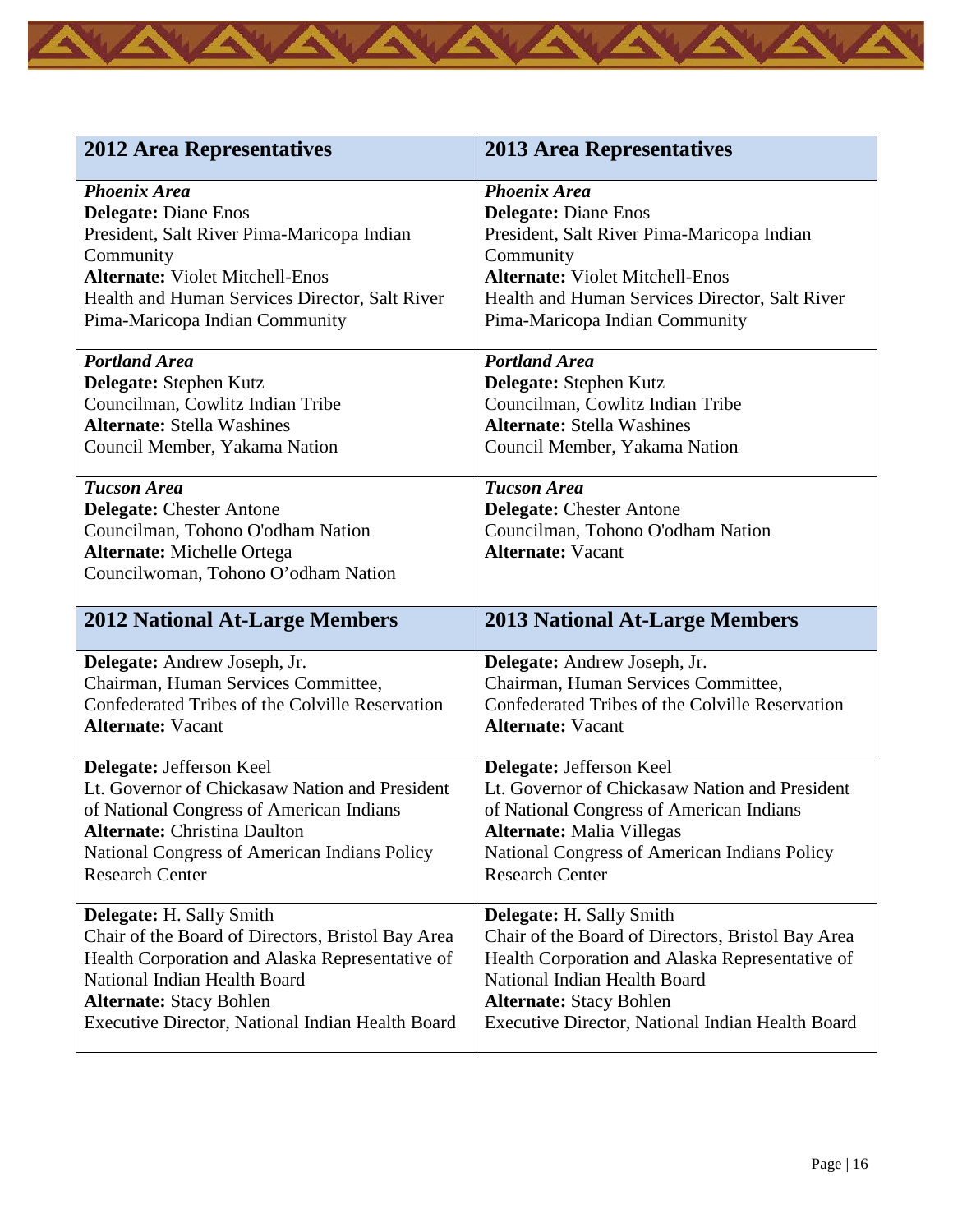

| <b>2012 National At-Large Members</b>          | <b>2013 National At-Large Members</b>          |
|------------------------------------------------|------------------------------------------------|
| <b>Delegate:</b> Michael Peercy                | <b>Delegate:</b> Michael Peercy                |
| Epidemiologist, Choctaw Nation Health Services | Epidemiologist, Choctaw Nation Health Services |
| Authority/Chickasaw Nation                     | Authority/Chickasaw Nation                     |
| <b>Alternate: Mickey Peercy</b>                | <b>Alternate:</b> Mickey Peercy                |
| Executive Director of Health Services, Choctaw | Executive Director of Health Services, Choctaw |
| Nation of Oklahoma                             | Nation of Oklahoma                             |
|                                                |                                                |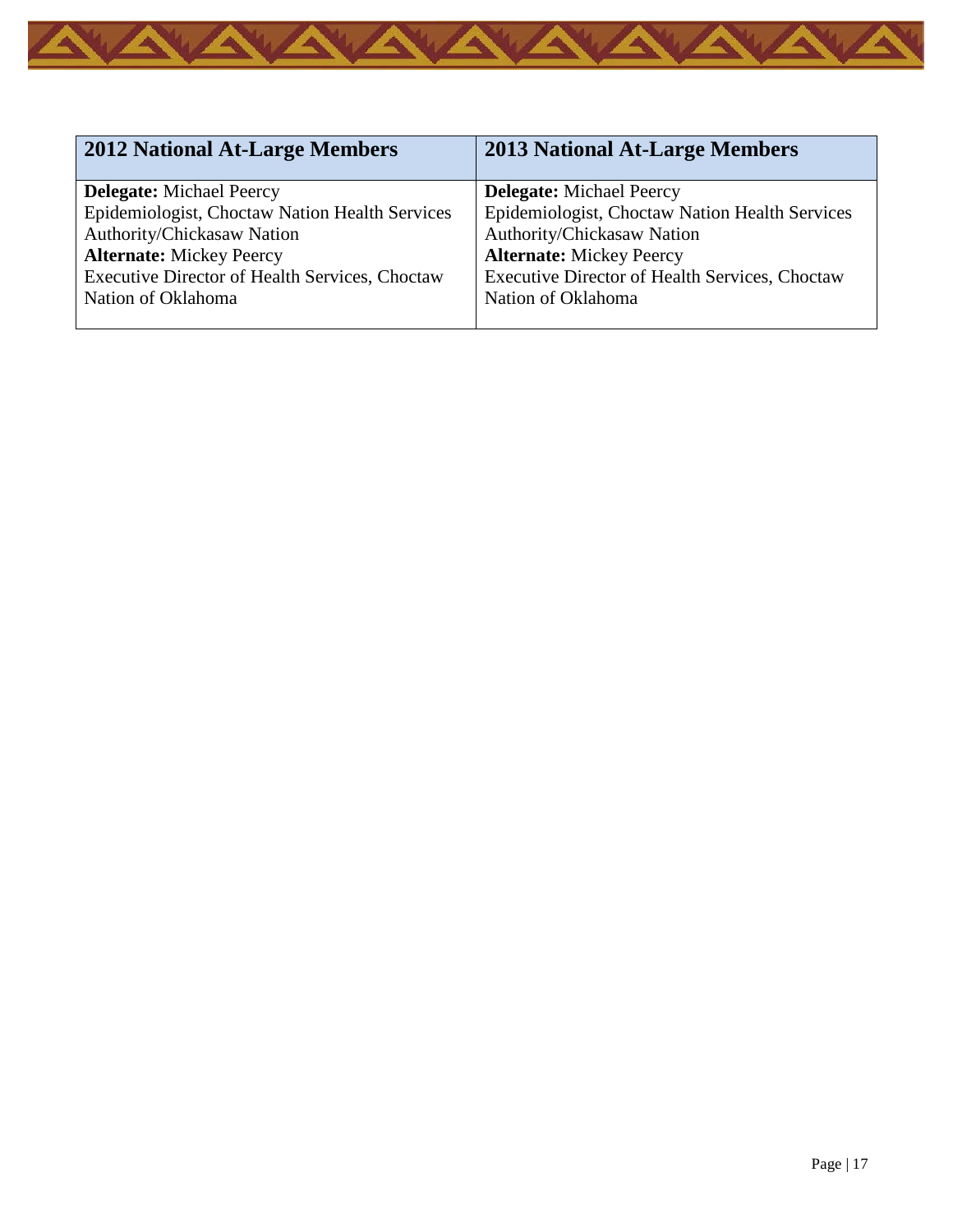

# **FEDERAL PARTNERS**

<span id="page-19-0"></span>

| <b>2012 Federal Partners</b>                                                     | <b>2013 Federal Partners</b>                           |
|----------------------------------------------------------------------------------|--------------------------------------------------------|
| <b>Administration for Children and Families</b>                                  | <b>Administration for Children and Families</b>        |
| Delegate: Anne Bergan                                                            | Delegate: Anne Bergan                                  |
| Office of Planning, Research and Evaluation                                      | Office of Planning, Research and Evaluation            |
| <b>Alternate: Hilary Forster</b>                                                 | <b>Alternate: Hilary Forster</b>                       |
| Office of Planning, Research and Evaluation                                      | Office of Planning, Research and Evaluation            |
| <b>Alternate: Molly Irwin</b>                                                    | <b>Alternate: Molly Irwin</b>                          |
| Office of Planning, Research and Evaluation                                      | Office of Planning, Research and Evaluation            |
| <b>Agency for Healthcare Research and Quality</b>                                | <b>Agency for Healthcare Research and Quality</b>      |
| <b>Delegate:</b> Wendy Perry                                                     | <b>Delegate:</b> Wendy Perry                           |
| Senior Program Analyst                                                           | Senior Program Analyst                                 |
|                                                                                  |                                                        |
| <b>Assistant Secretary for Planning and Evaluation</b>                           | <b>Assistant Secretary for Planning and Evaluation</b> |
| Delegate: Sue Clain                                                              | Delegate: Sue Clain                                    |
| <b>Indian Health Desk Officer</b>                                                | <b>Indian Health Desk Officer</b>                      |
| <b>Alternate: Ansalan Stewart</b>                                                | <b>Alternate: Ansalan Stewart</b>                      |
| Program Analyst                                                                  | Program Analyst                                        |
| <b>Centers for Disease Control and Prevention</b>                                | <b>Centers for Disease Control and Prevention</b>      |
| Delegate: Delight Satter                                                         | Delegate: Delight Satter                               |
| <b>Associate Director Tribal Support</b>                                         | <b>Associate Director Tribal Support</b>               |
| <b>Alternate:</b> Kimberly Cantrell                                              | <b>Alternate:</b> Kimberly Cantrell                    |
| Deputy Associate Director Tribal Support                                         | Deputy Associate Director Tribal Support               |
| <b>Health Resources and Services Administration</b>                              | <b>Health Resources and Services Administration</b>    |
| Delegate: Michelle Allender-Smith                                                | Delegate: Michelle Allender-Smith                      |
| Director, Office of Health Equity                                                | Director, Office of Health Equity                      |
| <b>Alternate: Elijah Martin</b>                                                  | <b>Alternate: Chrisp Perry</b>                         |
| Special Assistant, Office of Health Equity                                       | Public Health Analyst, Office of Health Equity         |
| <b>Alternate: Darci Eswein</b>                                                   |                                                        |
| Special Assistant to the Office of the<br>Administrator, Office of Health Equity |                                                        |
|                                                                                  |                                                        |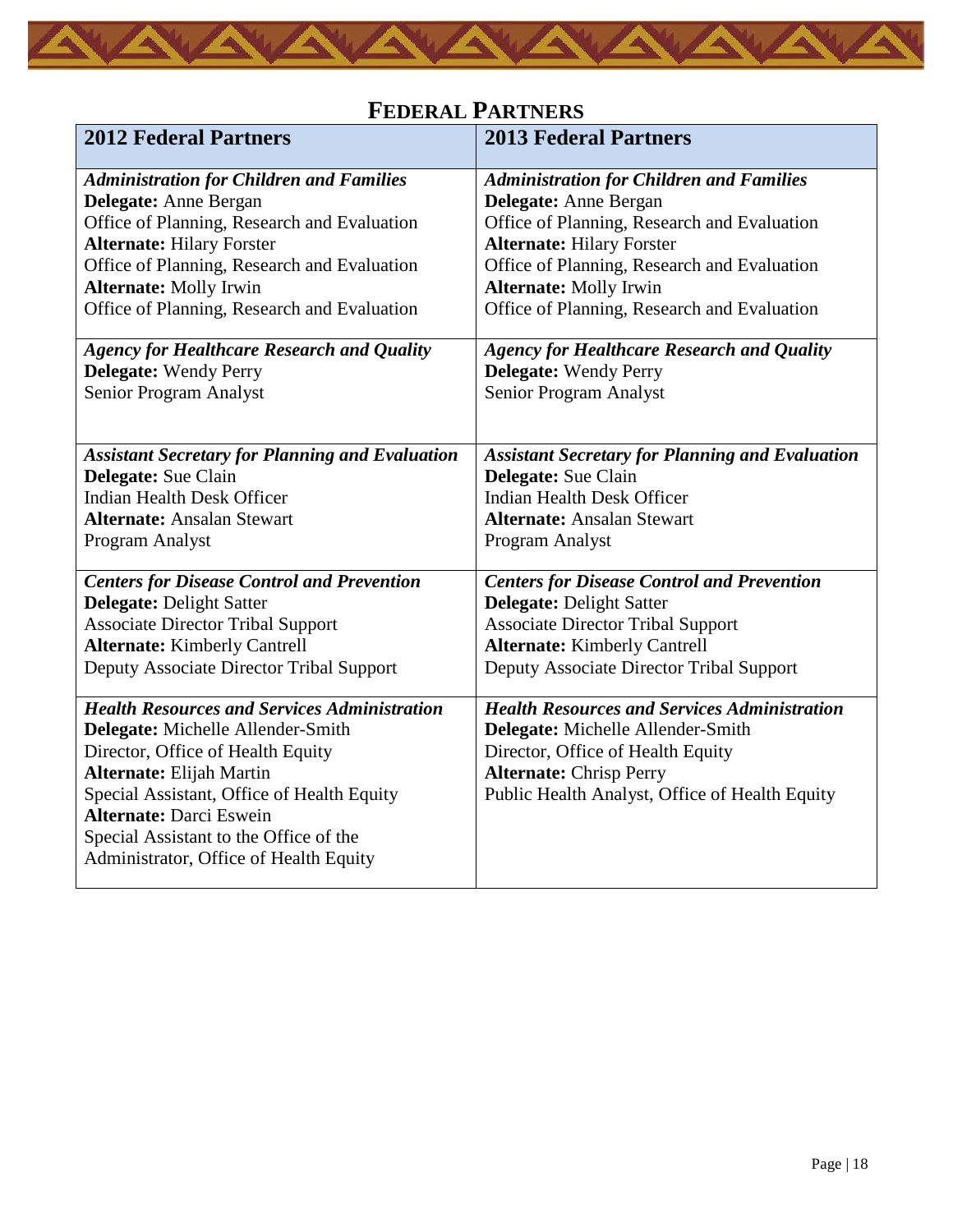

| <b>2012 Federal Partners</b>                                                                                                                                                                                                                    | <b>2013 Federal Partners</b>                                                                                                                                                                                                              |
|-------------------------------------------------------------------------------------------------------------------------------------------------------------------------------------------------------------------------------------------------|-------------------------------------------------------------------------------------------------------------------------------------------------------------------------------------------------------------------------------------------|
| <b>Indian Health Service</b><br><b>Delegate:</b> Alan Trachtenberg<br>Research Director, United States Public Health<br>Service<br><b>Alternate: Vacant</b>                                                                                     | <b>Indian Health Service</b><br><b>Delegate:</b> Alan Trachtenberg<br>Research Director, United States Public Health<br>Service<br>Alternate: Carolyn Aoyama<br>Senior Consultant, Women's Health and Advanced<br><b>Practice Nursing</b> |
| <b>Intergovernmental and External Affairs</b>                                                                                                                                                                                                   | <b>Intergovernmental and External Affairs</b>                                                                                                                                                                                             |
| <b>Delegate:</b> Stacey Ecoffey                                                                                                                                                                                                                 | <b>Delegate:</b> Stacey Ecoffey                                                                                                                                                                                                           |
| Principal Advisor for Tribal Affairs                                                                                                                                                                                                            | Principal Advisor for Tribal Affairs                                                                                                                                                                                                      |
| <b>Alternate: Elizabeth Carr</b>                                                                                                                                                                                                                | <b>Alternate: Elizabeth Carr</b>                                                                                                                                                                                                          |
| Tribal Affairs Specialist                                                                                                                                                                                                                       | <b>Tribal Affairs Specialist</b>                                                                                                                                                                                                          |
| <b>National Institutes of Health</b>                                                                                                                                                                                                            | <b>National Institutes of Health</b>                                                                                                                                                                                                      |
| Delegate: John Ruffin                                                                                                                                                                                                                           | Delegate: John Ruffin                                                                                                                                                                                                                     |
| Director, National Institute on Minority Health and                                                                                                                                                                                             | Director, National Institute on Minority Health and                                                                                                                                                                                       |
| <b>Health Disparities</b>                                                                                                                                                                                                                       | <b>Health Disparities</b>                                                                                                                                                                                                                 |
| Alternate: Joyce A. Hunter                                                                                                                                                                                                                      | Alternate: Joyce A. Hunter                                                                                                                                                                                                                |
| Deputy Director, National Institute on Minority                                                                                                                                                                                                 | Deputy Director, National Institute on Minority                                                                                                                                                                                           |
| <b>Health and Health Disparities</b>                                                                                                                                                                                                            | Health and Health Disparities                                                                                                                                                                                                             |
| <b>Office of Minority Health</b><br>Delegate: Nadine Gracia<br><b>Acting Director</b><br><b>Alternate: Wilbur Woodis</b><br>Special Assistant on Native American Affairs<br><b>Alternate: LCDR Tracy Branch</b><br><b>Public Health Advisor</b> | <b>Office of Minority Health</b><br>Delegate: Nadine Gracia<br><b>Acting Director</b><br><b>Alternate: LCDR Tracy Branch</b><br><b>Public Health Advisor</b>                                                                              |
| <b>Substance Abuse and Mental Health Services</b>                                                                                                                                                                                               | <b>Substance Abuse and Mental Health Services</b>                                                                                                                                                                                         |
| <b>Administration</b>                                                                                                                                                                                                                           | <b>Administration</b>                                                                                                                                                                                                                     |
| Delegate: Sheila Cooper                                                                                                                                                                                                                         | Delegate: Sheila Cooper                                                                                                                                                                                                                   |
| Senior Advisor for Tribal Affairs                                                                                                                                                                                                               | Senior Advisor for Tribal Affairs                                                                                                                                                                                                         |